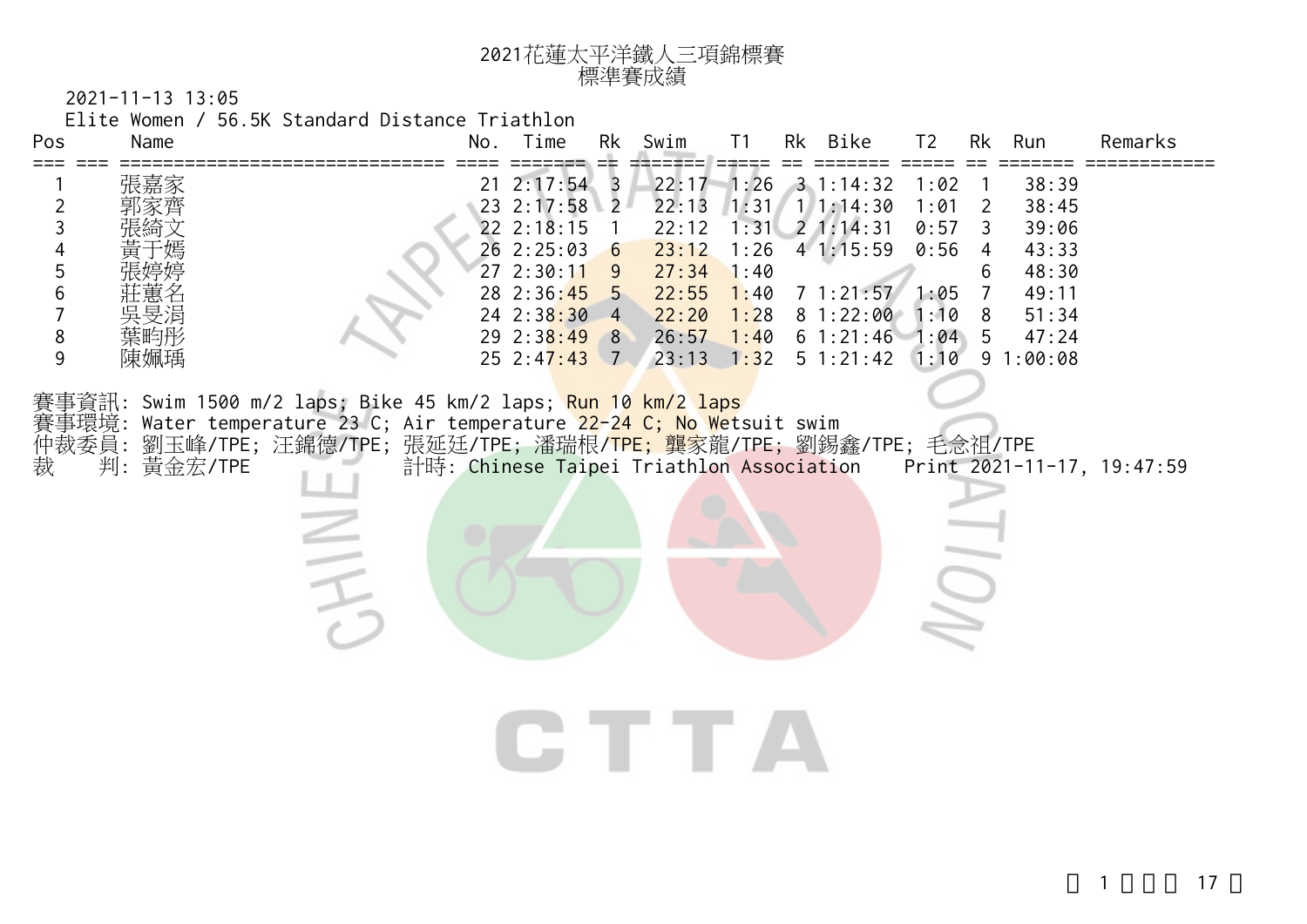| 2021花蓮太平洋鐵人三項錦標賽 |
|------------------|
| 標準賽成績            |

2021-11-13 13:00

Elite Men / 56.5K Standard Distance Triathlon

| Pos                                                                                                                           | Name                                 |                                                                                                                                                                                                    | No. | Time                                                                                                    | Rk                                                                                     | Swim                                                                          | T <sub>1</sub>                                                  | Rk Bike                                                                                                        | T <sub>2</sub>                               | Rk                                                                       | Run                                                        | Remarks                             |
|-------------------------------------------------------------------------------------------------------------------------------|--------------------------------------|----------------------------------------------------------------------------------------------------------------------------------------------------------------------------------------------------|-----|---------------------------------------------------------------------------------------------------------|----------------------------------------------------------------------------------------|-------------------------------------------------------------------------------|-----------------------------------------------------------------|----------------------------------------------------------------------------------------------------------------|----------------------------------------------|--------------------------------------------------------------------------|------------------------------------------------------------|-------------------------------------|
| $==$<br>$\overline{2}$<br>3<br>4<br>$\star$<br>5<br>6<br>$^\star$<br>$\overline{7}$<br>$^\star$<br>8<br>9<br>$\star$<br>仲裁委員: | 張團畯<br>DNS 王威凱<br>DNS 吳承泰<br>DNS 江家瑋 | 賽事資訊: Swim 1500 m/2 laps; Bike 45 km/2 laps; Run 10 km/2 laps<br>賽事環境: Water temperature 23 C; Air temperature 22-24 C; No Wetsuit swim<br>劉玉峰/TPE;汪錦德/TPE;張延廷/TPE;潘瑞根/TPE;龔家龍/TPE;劉錫鑫/TPE;毛念祖/TPE | 12  | 32:07:13<br>22:07:46<br>42:12:56<br>72:16:25<br>2:16:44<br>92:17:28<br>10 2:22:05<br>2:27:12<br>2:43:35 | 4<br>3<br>$\overline{2}$<br>9<br>$5\overline{)}$<br>8<br>$6\overline{6}$<br>$\sqrt{7}$ | 20:43<br>21:41<br>21:39<br>20:44<br>26:34<br>23:24<br>26:28<br>23:24<br>25:19 | $-1:19$<br>1:22<br>1:20<br>1:32<br>1:23<br>1:33<br>1:20<br>1:27 | $1:19$ 2 1:09:01<br>11:09:00<br>51:09:57<br>31:09:011:28<br>61:12:54<br>41:09:40<br>7 1:14:22 0:59<br>81:14:24 | 1:03<br>1:06<br>1:03<br>1:04<br>1:00<br>1:06 | $\overline{2}$<br>5<br>6<br>3<br>$\overline{4}$<br>$\overline{7}$<br>- 8 | 36:39<br>34:45<br>39:51<br>38:10<br>47:09<br>9 1:01:21 掉泳帽 | 43:23 掉泳帽<br>38:46 掉泳帽<br>43:27 掉泳帽 |
| 裁                                                                                                                             | 判:<br>黃金宏/TPE                        |                                                                                                                                                                                                    |     |                                                                                                         |                                                                                        | 計時: Chinese Taipei Triathlon Association<br>LE TE V                           |                                                                 |                                                                                                                |                                              |                                                                          |                                                            | Print 2021-11-17, 19:47:59          |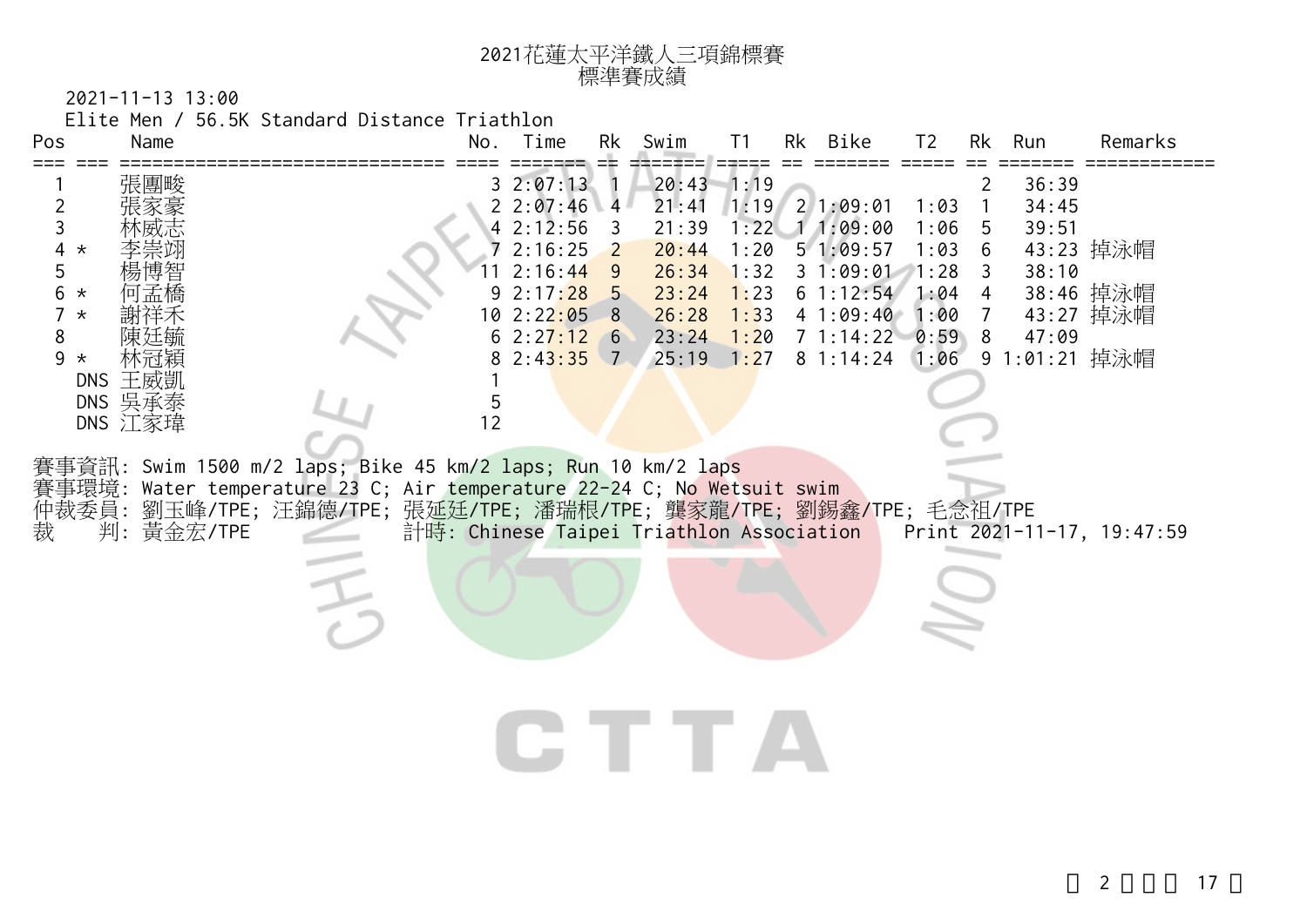| 2021花蓮太平洋鐵人三項錦標賽 |
|------------------|
| 標準賽成績            |

40+ AG Women / 56.5K Standard Distance Triathlon

| Pos                      | Name                  |                                                                                                                                                                                                                                                                                       | No. Time                                                                  | Rk Swim        | T1 | Rk Bike                                                   | T2             | Rk Run                                 | Remarks                                                             |
|--------------------------|-----------------------|---------------------------------------------------------------------------------------------------------------------------------------------------------------------------------------------------------------------------------------------------------------------------------------|---------------------------------------------------------------------------|----------------|----|-----------------------------------------------------------|----------------|----------------------------------------|---------------------------------------------------------------------|
| $\overline{2}$<br>$3 *$  | WAN 趙瑞娟<br>羅玉君<br>謝宛玲 |                                                                                                                                                                                                                                                                                       | $59$ 3:20:33 1<br>60 4:06:40 3                                            | 54:30          |    | 58 2:56:42 2 38:35 5:18 1 1:28:51<br>35:39 3:56 2 1:37:36 | 3:11           | 21:00:12                               | 2:17 1  41:43 R未依動線<br>4:02 3 1:08:32 轉換異常                          |
| 裁                        | 判:黃金宏/TPE             | 賽事資訊: Swim 1500 m/2 laps; Bike 45 km/2 laps; Run 10 km/2 laps<br>賽事環境: Water temperature 23 C; Air temperature 22-24 C; Wetsuit swim<br>仲裁委員: 劉玉峰/TPE; 汪錦德/TPE; 張延廷/TPE; 潘瑞根/TPE; 龔家龍/TPE; 劉錫鑫/TPE; 毛念祖/TPE<br>计時: Chinese Taipei Triathlon Association    Print 2021-11-17, 19:47:59 |                                                                           |                |    |                                                           |                |                                        |                                                                     |
|                          | $2021 - 11 - 13$      | 30-39 AG Women / 56.5K Standard Distance Triathlon                                                                                                                                                                                                                                    | 2021花蓮太平洋鐵人三項錦標賽                                                          | 標準賽成績          |    |                                                           |                |                                        |                                                                     |
| Pos                      | Name                  |                                                                                                                                                                                                                                                                                       | No. Time                                                                  | <b>RK</b> Swim | T1 | Rk Bike                                                   | T2             | Rk Run                                 | Remarks                                                             |
| $\star$<br>$\frac{2}{3}$ | Jessica<br>黃雅蘭<br>王薆綸 |                                                                                                                                                                                                                                                                                       | $52 \t2:51:04 \t2$<br>$51$ 2:58:47 1<br>53 3:37:23 3 41:43 4:04 2 1:37:16 | 37:48          |    | $37:01$ $3:13$ $1:25:31$                                  | $2:01 \quad 2$ | 43:34 B異常<br>51:02<br>$2:57$ 3 1:11:25 |                                                                     |
|                          |                       |                                                                                                                                                                                                                                                                                       |                                                                           |                |    |                                                           |                |                                        |                                                                     |
| 裁                        | 判:黃金宏/TPE             | 賽事資訊: Swim 1500 m/2 laps; Bike 45 km/2 laps; Run 10 km/2 laps<br>賽事環境: Water temperature 23 C; Air temperature 22-24 C; Wetsuit swim<br>仲裁委員: 劉玉峰/TPE; 汪錦德/TPE; 張延廷/TPE; 潘瑞根/TPE; 龔家龍/TPE; 劉錫鑫/TPE; 毛念祖/TPE                                                                           |                                                                           |                |    |                                                           |                |                                        | 計時: Chinese Taipei Triathlon Association Print 2021-11-17, 19:47:59 |

## GTTA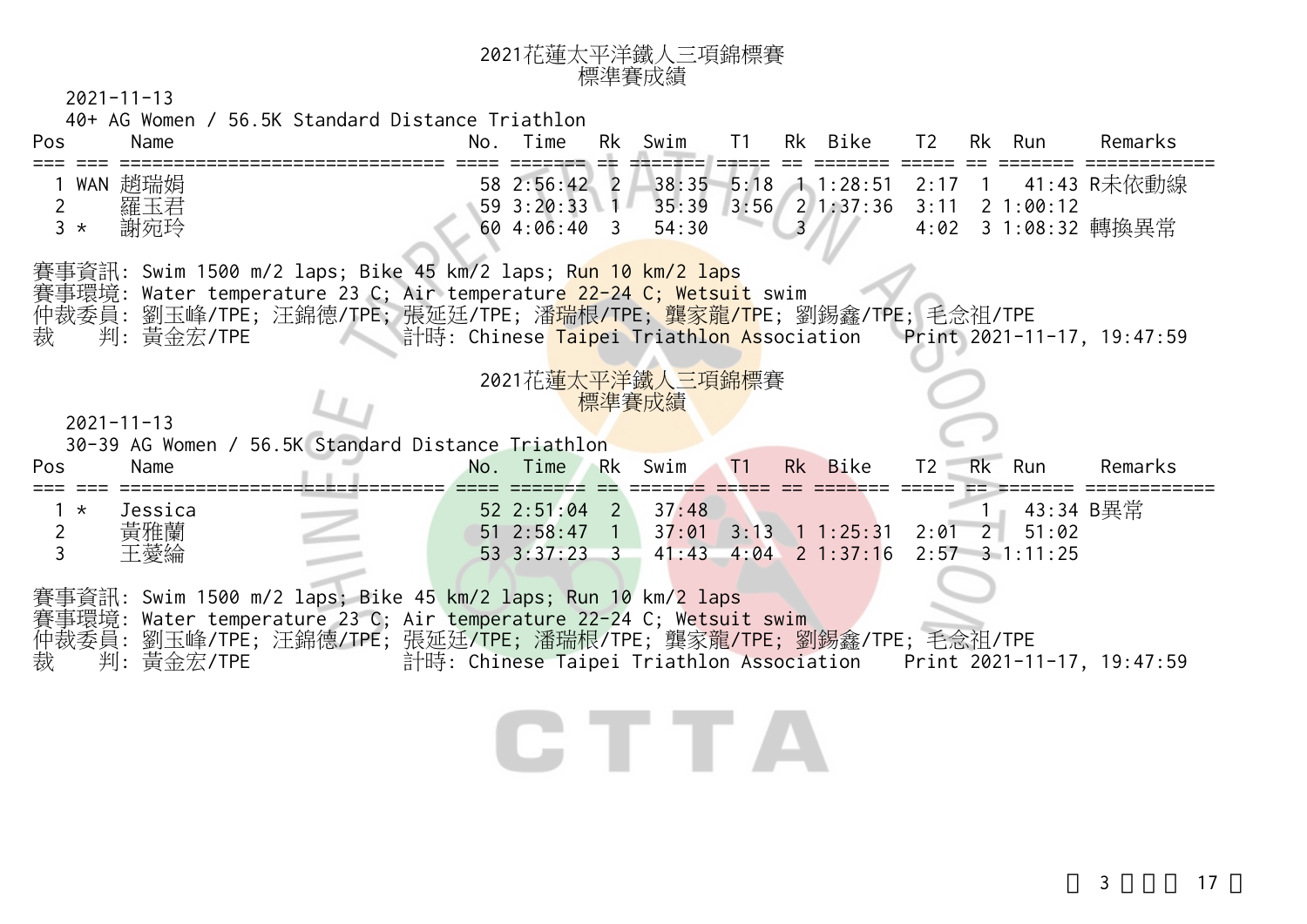| 2021花蓮太平洋鐵人三項錦標賽 |
|------------------|
| 標準賽成績            |

 $2021 - 11 - 13$ 

 25-29 AG Women / 56.5K Standard Distance Triathlon Pos Name No. Time Rk Swim T1 Rk Bike T2 Rk Run Remarks === === ============================== ==== ======= == ======= ===== == ======= ===== == ======= ============ 張庭瑄 47 3:18:27 1 37:16 3:45 1 1:35:19 2:40 1 59:28<br>陳思尹 48 4:00:07 2 47:14 6:05 2 1:51:50 3:18 2 1:11:42 2 陳思尹 1:00:07 2 47:14 6:05 2 1:51:50 3:18 2 1:11:42 DSQ 李亞璇 46 3 1:58:10 2:23 3 1:14:45 SWIM少圈 賽事資訊: Swim 1500 m/2 laps; Bike 45 km/2 laps; Run 10 km/2 laps 賽事環境: Water temperature 23 C; Air temperature 22-24 C; Wetsuit swim 仲裁委員: 劉玉峰/TPE; 汪錦德/TPE; 張延廷/TPE; 潘<mark>瑞根/TPE; 龔家龍/TP</mark>E; 劉錫鑫/TPE; 毛念祖/TPE 判: 黃金宏/TPE **The Taipei Triathlon As**sociation Print 2021-11-17, 19:48:00 <sup>2021</sup>花蓮太平洋鐵人三項錦標賽 標準賽成績 2021-11-13 18-24 AG Women / 56.5K Standard Distance Triathlon Pos Name No. Time Rk Swim T1 Rk Bike T2 Rk Run Remarks === === ============================== ==== ======= == ======= ===== == ======= ===== == ======= ============ <sup>1</sup>穆昕宜 42 2:57:06 1 25:10 1:48 1 1:30:57 1:27 2 57:45 DNF 施艾文 41 2 1:50:30 3:15 1 37:16 SWIM DNF 賽事資訊: Swim 1500 m/2 laps; Bike 45 km/2 laps; Run 10 km/2 laps 賽事環境: Water temperature 23 C; Air temperature 22-24 C; Wetsuit swim 仲裁委員: 劉玉峰/TPE; 汪錦德/TPE; 張延廷/TPE; 潘瑞根/TPE; 龔家龍/TPE; 劉錫鑫/TPE; 毛念祖/TPE 判: 黃金宏/TPE 青時: Chinese Taipei Triathlon Association Print 2021-11-17, 19:48:00 CHE ET LA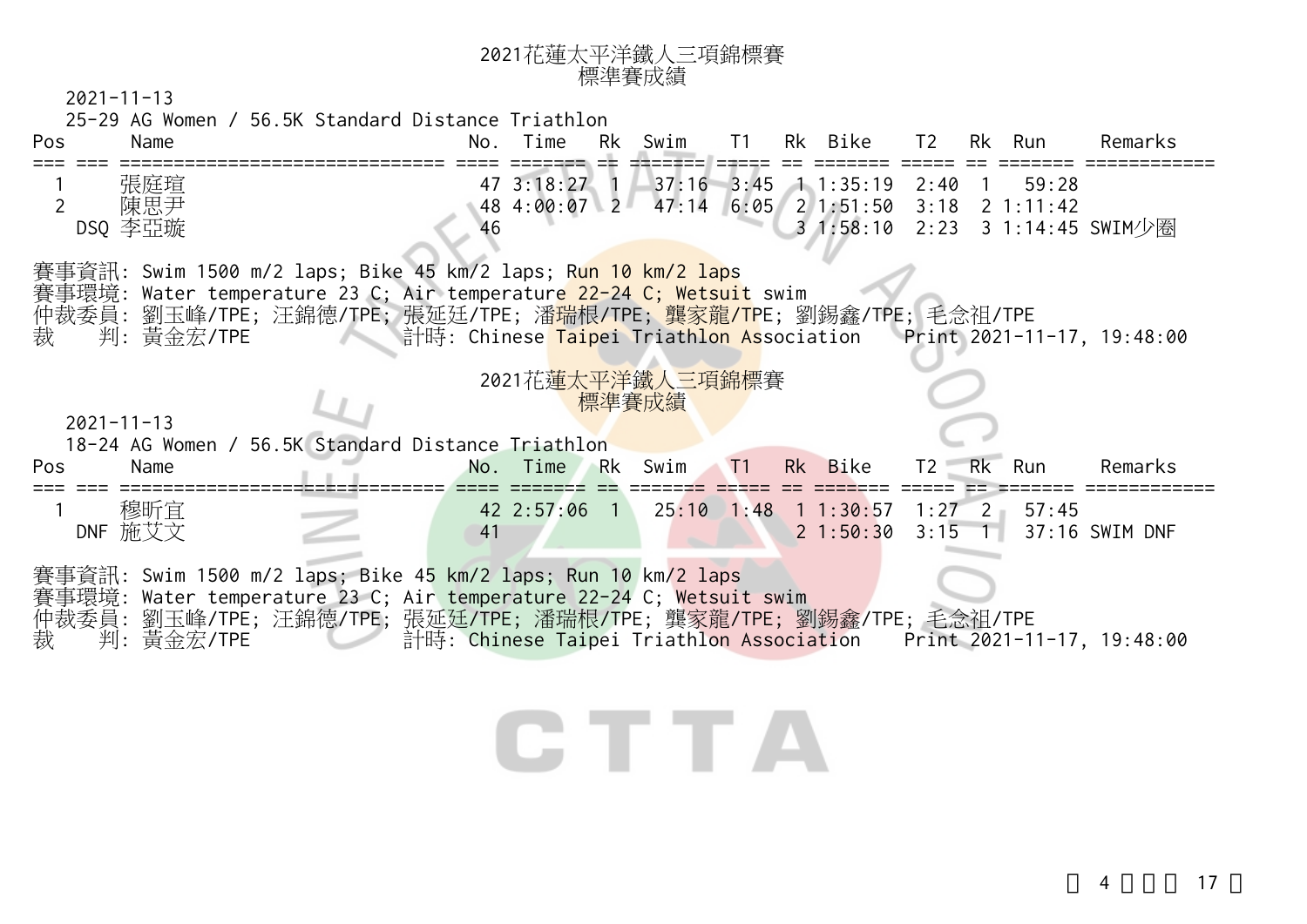| 2021花蓮太平洋鐵人三項錦標賽 |
|------------------|
| 標準賽成績            |

 $2021 - 11 - 13$ 

70+ AG Men / 56.5K Standard Distance Triathlon

| Pos | Name      |                                                                                                                                                                                                                                                                                                   | No. | Time | Rk Swim T1 |  | Rk Bike                                           | T2 Rk Run |  | Remarks |
|-----|-----------|---------------------------------------------------------------------------------------------------------------------------------------------------------------------------------------------------------------------------------------------------------------------------------------------------|-----|------|------------|--|---------------------------------------------------|-----------|--|---------|
|     | 陳太平       |                                                                                                                                                                                                                                                                                                   |     |      |            |  | 286 3:32:09 1 42:17 5:46 1 1:35:42 2:35 1 1:05:50 |           |  |         |
| 裁   | 判:黃金宏/TPE | 賽事資訊: Swim 1500 m/2 laps; Bike 45 km/2 laps; Run 10 km/2 laps<br>賽事環境: Water temperature 23 C; Air temperature 22-24 C; Wetsuit swim<br>仲裁委員: 劉玉峰/TPE; 汪錦德/TPE; 張延廷/TPE; 潘瑞 <mark>根/TPE; 龔家龍/</mark> TPE; 劉錫鑫/TPE; 毛念祖/TPE<br>计時: Chinese Taipei Triathlon Association Print 2021-11-17, 19:48:00 |     |      |            |  |                                                   |           |  |         |

2021花蓮太平洋鐵 標準賽成績

2021-11-13

65-69 AG Men / 56.5K Standard Distance Triathlon

| 278 3:03:28     |                                                     | $36:45$ $3:28$ $3$ $1:28:34$ |          |                                                                                                                                                                                            |
|-----------------|-----------------------------------------------------|------------------------------|----------|--------------------------------------------------------------------------------------------------------------------------------------------------------------------------------------------|
|                 |                                                     |                              | 1:33     | 53:10                                                                                                                                                                                      |
| $280 \t3:27:27$ |                                                     |                              | $2:20$ 2 | 57:42                                                                                                                                                                                      |
|                 | 45:33                                               |                              |          |                                                                                                                                                                                            |
| 5               |                                                     |                              |          | 59:30                                                                                                                                                                                      |
|                 |                                                     |                              |          |                                                                                                                                                                                            |
| 6               |                                                     |                              |          |                                                                                                                                                                                            |
|                 | $276$ 3:30:17<br>$279$ 3:33:58<br>283<br>282<br>277 | 43:16<br>54:37               | $9:01$ 1 | $44:37$ $3:39$ 6 1:39:11<br>$3:51$ 4 1:36:48 2:50 4 1:01:16<br>45:37 6:42 5 1:39:05 3:06 3<br>53:43 2:35 5 1:13:27 BIKE少圈<br>$5:25$ $7$ $1:50:08$<br>2:28<br>$50:49$ $16:44$ $2$ $1:06:22$ |

賽事資訊: Swim 1500 m/2 laps; Bike 45 km/2 laps; Run 10 km/2 laps

事環境: Water temperature 23 C; Air temperature 22-24 C; Wetsuit swim

仲裁委員: 劉玉峰/TPE; 汪錦德/TPE; 張延廷/TPE; 潘瑞根/TPE; 龔家龍/TPE; 劉錫鑫/TPE; 毛念祖/TPE

裁 判: 黃金宏/TPE 計時: Chinese Taipei Triathlon Association Print 2021-11-17, 19:48:00

 $5 \t 17$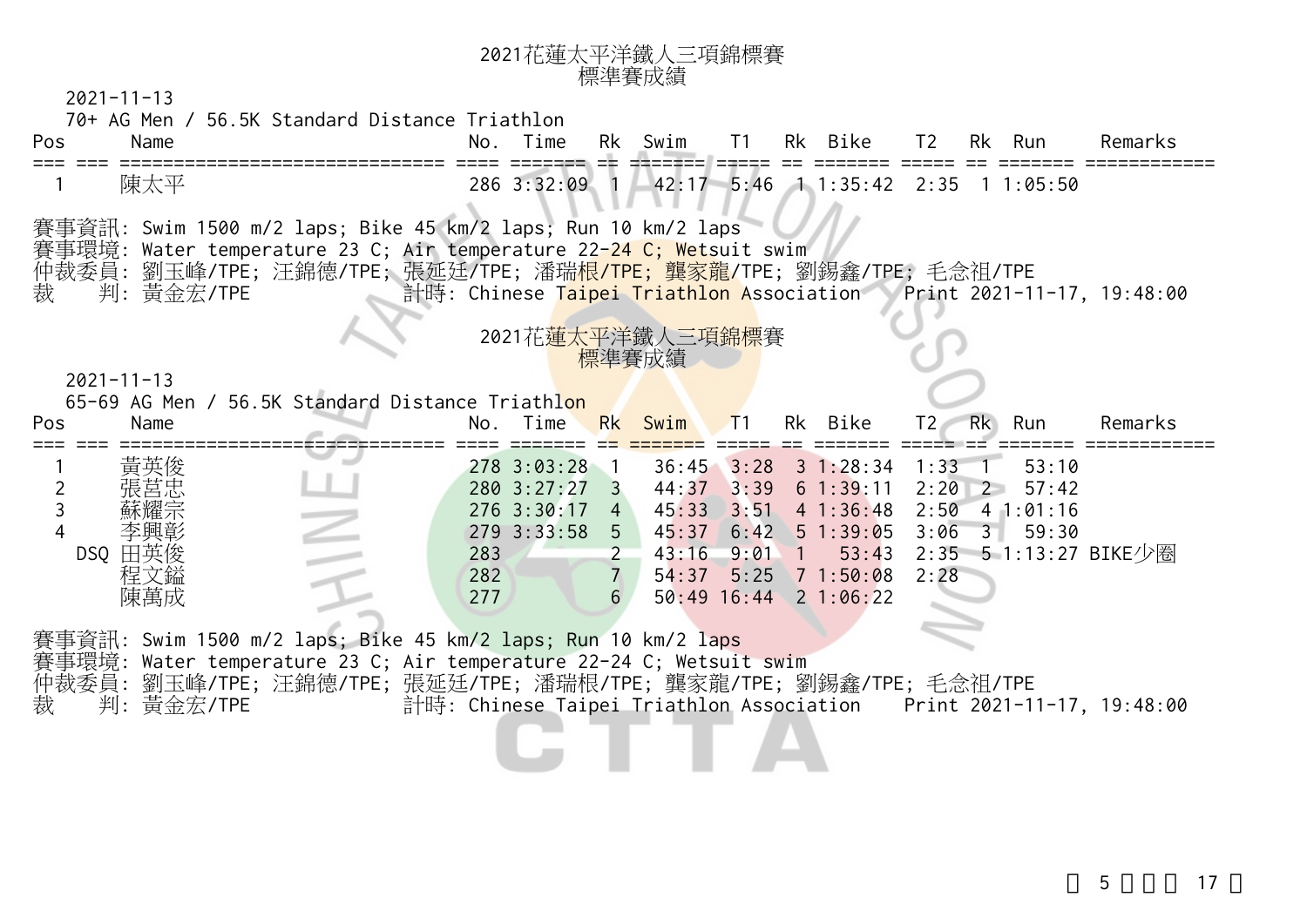| 2021花蓮太平洋鐵人三項錦標賽 |
|------------------|
| 標準賽成績            |

60-64 AG Men / 56.5K Standard Distance Triathlon

| Pos                                                                    | Name                              |                                                                                                                                                                                                                                         | No. | Time                                                                                                                             | Rk                   | Swim                                                        | T1<br>=====                  | Rk Bike                                                                                                                                                          | T <sub>2</sub>                       | Rk                                              | Run                                                                  | Remarks                                                             |
|------------------------------------------------------------------------|-----------------------------------|-----------------------------------------------------------------------------------------------------------------------------------------------------------------------------------------------------------------------------------------|-----|----------------------------------------------------------------------------------------------------------------------------------|----------------------|-------------------------------------------------------------|------------------------------|------------------------------------------------------------------------------------------------------------------------------------------------------------------|--------------------------------------|-------------------------------------------------|----------------------------------------------------------------------|---------------------------------------------------------------------|
| $\overline{2}$<br>3<br>$\overline{4}$<br>5<br>6<br>$\overline{7}$<br>8 | 傅仁輝<br>廖關復<br>WAN 剪<br>林良泉<br>甘定清 |                                                                                                                                                                                                                                         |     | 266 2:44:06 2<br>261 2:44:37<br>265 2:49:11<br>268 3:13:54<br>269 3:22:20<br>263 3:25:30 7<br>$262$ $3:31:21$ 6<br>267 3:36:26 8 | 4<br>3<br>$\sqrt{5}$ | 29:46<br>37:29<br>36:30<br>37:57<br>42:18<br>41:33<br>42:40 | 2:31<br>3:57<br>4:49<br>4:34 | 32:08 3:02 1 1:19:52<br>21:20:47<br>$3:15$ 3 1:23:40<br>$5:05 \quad 6 \quad 1:32:33$<br>$4:59$ 8 1:35:30 1:45<br>51:32:20<br>7 1:33:14 2:49<br>$41:30:55$ $3:14$ | 1:36<br>1:20<br>1:17<br>3:58<br>2:09 | $\overline{\phantom{2}}$<br>$\overline{3}$<br>4 | 47:31<br>50:15<br>43:31<br>55:50<br>61:04:47<br>71:08:58<br>81:15:06 | 5 1:02:11 R未依動線                                                     |
| 裁                                                                      | 判:黃金宏/TPE                         | 賽事資訊: Swim 1500 m/2 laps; Bike 45 km/2 laps; <mark>Run 10 km/2 laps</mark><br>賽事環境: Water temperature 23 C; Air temperature 22-24 C; Wetsuit swim<br>仲裁委員: 劉玉峰/TPE; 汪錦德/TPE; 張延廷/TPE; 潘瑞 <mark>根/TPE; 龔家龍</mark> /TPE; 劉錫鑫/TPE; 毛念祖/TPE |     |                                                                                                                                  |                      |                                                             |                              |                                                                                                                                                                  |                                      |                                                 |                                                                      | 計時: Chinese Taipei Triathlon Association Print 2021-11-17, 19:48:00 |
|                                                                        |                                   |                                                                                                                                                                                                                                         |     |                                                                                                                                  |                      | IT TE A                                                     |                              |                                                                                                                                                                  |                                      |                                                 |                                                                      |                                                                     |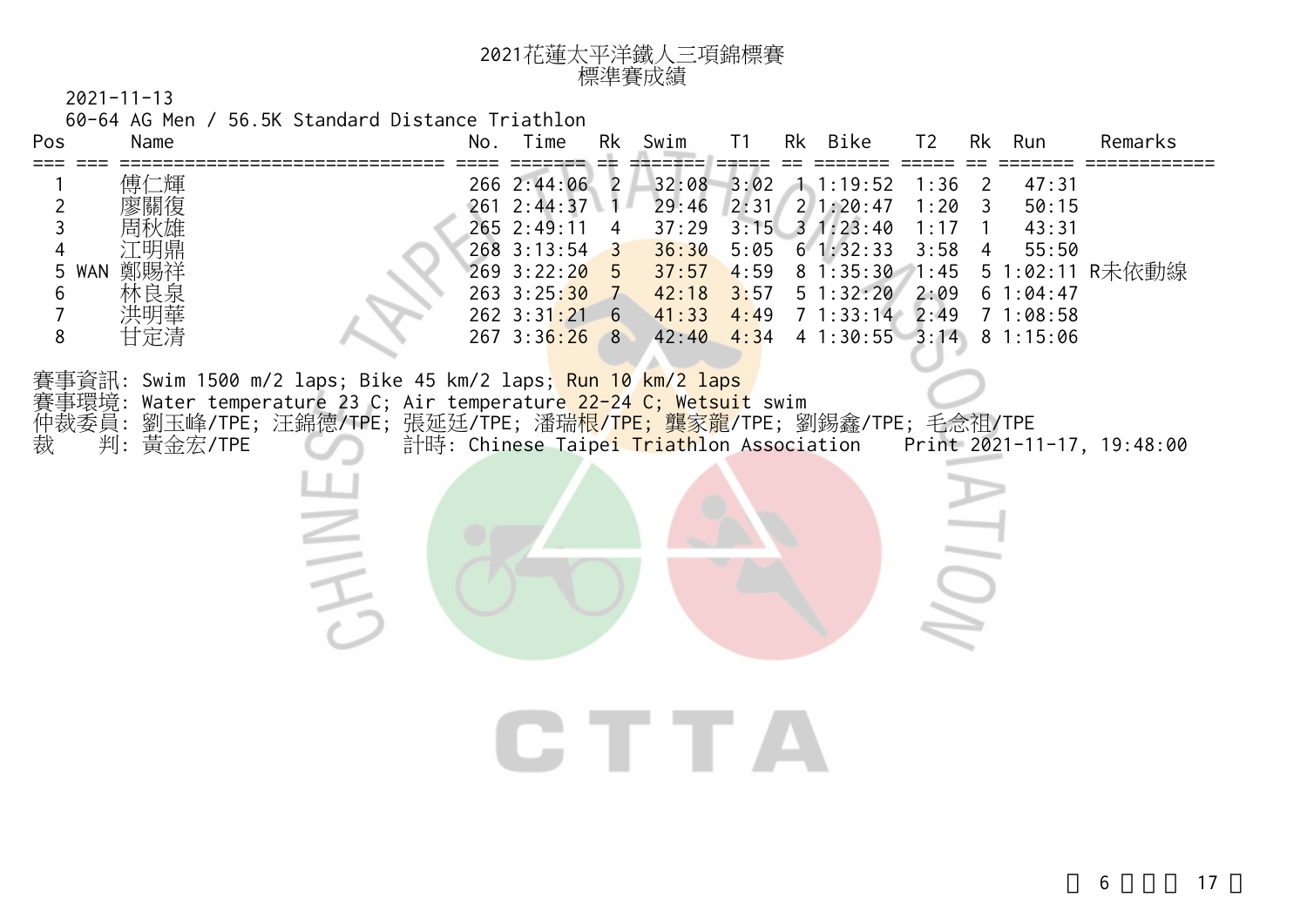| 2021花蓮太平洋鐵人三項錦標賽 |
|------------------|
| 標準賽成績            |

55-59 AG Men / 56.5K Standard Distance Triathlon

| 248 2:38:52<br>$29:04$ 3:19<br>1.1:16:17<br>簡芳省<br>1:28<br>48:45<br>2<br>$\overline{2}$<br>$^\star$<br>$\overline{c}$<br>249 2:43:11<br>$1:55$ 2 1:19:07<br>$\overline{3}$<br>32:03<br>1:21<br>48:47<br>3<br>3<br>257 2:44:27<br>$2:18$ 4 1:22:03<br>51:50<br>26:43<br>1:37<br>5<br>255 2:50:05<br>31:20:36<br>2:08<br>46:59<br>37:39<br>2:45<br>4<br>6<br>5<br>246 2:51:46<br>33:46<br>2:54<br>$5 \t1:24:21 \t1:40$<br>49:07<br>4<br>6<br>256 3:04:45 4<br>33:22<br>3:40<br>61:26:322:40<br>58:32<br>8<br>$\overline{7}$<br>251 3:06:17<br>39:00<br>3:00<br>$7\;1:27:12$<br>54:19<br>2:48<br>7<br>$-7$<br>8<br>247 3:14:39 10<br>42:26<br>$3:32$ 10 1:33:08<br>2:49<br>52:46<br>-6<br>9<br>42:57<br>253 3:23:43 11<br>5:56<br>$9 \t1:32:35$<br>3:11<br>9<br>59:05<br>252 3:27:10<br>3:09 11 1:06:19 R未依動線<br>WAN 吳政權<br>40:18<br>$5:39$ 8 1:31:46<br>10<br>8<br>$254$ 3:43:26<br>$4:30$ 11 1:39:17<br>4:29 12 1:12:52<br>倪邦臣<br>42:20<br>11<br>- 9<br>$2:28$ 10 1:04:24<br>12<br>徐志南<br>250 3:52:57 12<br>51:36<br>$5:57$ 12 1:48:33<br>賽事資訊: Swim 1500 m/2 laps; Bike 45 km/2 laps; Run 10 km/2 laps<br>Water temperature 23 C; Air temperature 22-24 C; Wetsuit swim<br>賽事環境:<br>仲裁委員:<br>劉玉峰/TPE; 汪錦德/TPE; 張延廷/TPE; 潘瑞根/TPE; 龔家龍/TPE; 劉錫鑫/TPE; 毛念祖/TPE<br>裁<br>判: 黃金宏/TPE<br>計時: Chinese Taipei Triathlon Association<br>Print 2021-11-17, 19:48:00<br><b>The Contract</b> | Pos | Name | No. | Time | Rk | Swim | T1 | Rk Bike | T <sub>2</sub> | Rk | Run | Remarks |
|--------------------------------------------------------------------------------------------------------------------------------------------------------------------------------------------------------------------------------------------------------------------------------------------------------------------------------------------------------------------------------------------------------------------------------------------------------------------------------------------------------------------------------------------------------------------------------------------------------------------------------------------------------------------------------------------------------------------------------------------------------------------------------------------------------------------------------------------------------------------------------------------------------------------------------------------------------------------------------------------------------------------------------------------------------------------------------------------------------------------------------------------------------------------------------------------------------------------------------------------------------------------------------------------------------------------------------------------------------------------------------|-----|------|-----|------|----|------|----|---------|----------------|----|-----|---------|
|                                                                                                                                                                                                                                                                                                                                                                                                                                                                                                                                                                                                                                                                                                                                                                                                                                                                                                                                                                                                                                                                                                                                                                                                                                                                                                                                                                                |     |      |     |      |    |      |    |         |                |    |     |         |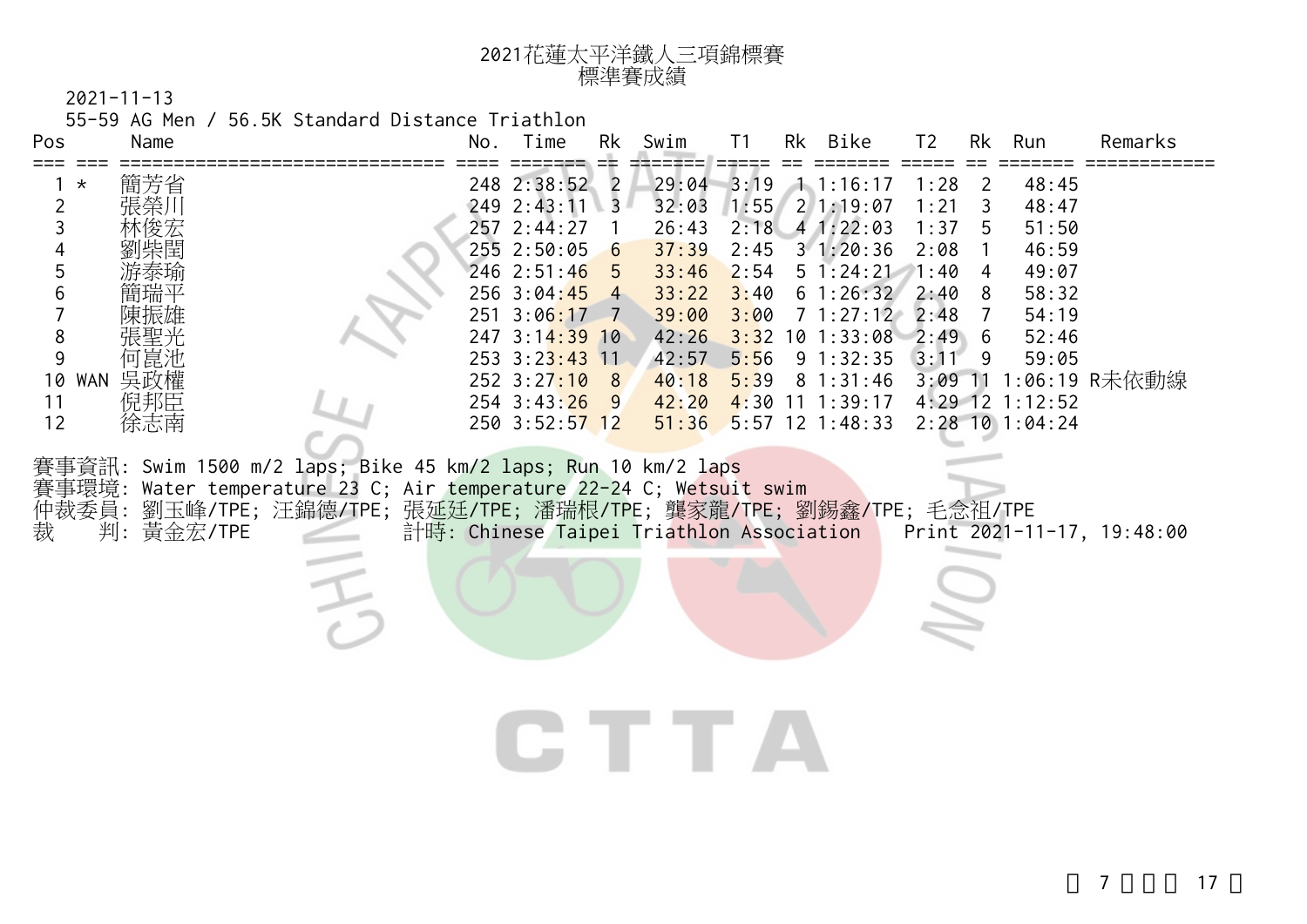| 2021花蓮太平洋鐵人三項錦標賽 |
|------------------|
| 標準賽成績            |

50-54 AG Men / 56.5K Standard Distance Triathlon

| Remarks               |
|-----------------------|
|                       |
|                       |
|                       |
|                       |
|                       |
|                       |
|                       |
|                       |
|                       |
|                       |
|                       |
|                       |
|                       |
|                       |
|                       |
|                       |
|                       |
|                       |
| 3:04 19 1:08:49 R未依動線 |
|                       |
|                       |
|                       |
|                       |
|                       |
|                       |

|               | 賽事資訊: Swim 1500 m/2 laps; Bike 45 km/2 laps; Run 10 km/2 laps       |  |
|---------------|---------------------------------------------------------------------|--|
|               | 賽事環境: Water temperature 23 C; Air temperature 22-24 C; Wetsuit swim |  |
|               | 仲裁委員: 劉玉峰/TPE; 汪錦德/TPE; 張延廷/TPE; 潘瑞根/TPE; 龔家龍/TPE; 劉錫鑫/TPE; 毛念祖/TPE |  |
| 裁  判: 黃金宏/TPE |                                                                     |  |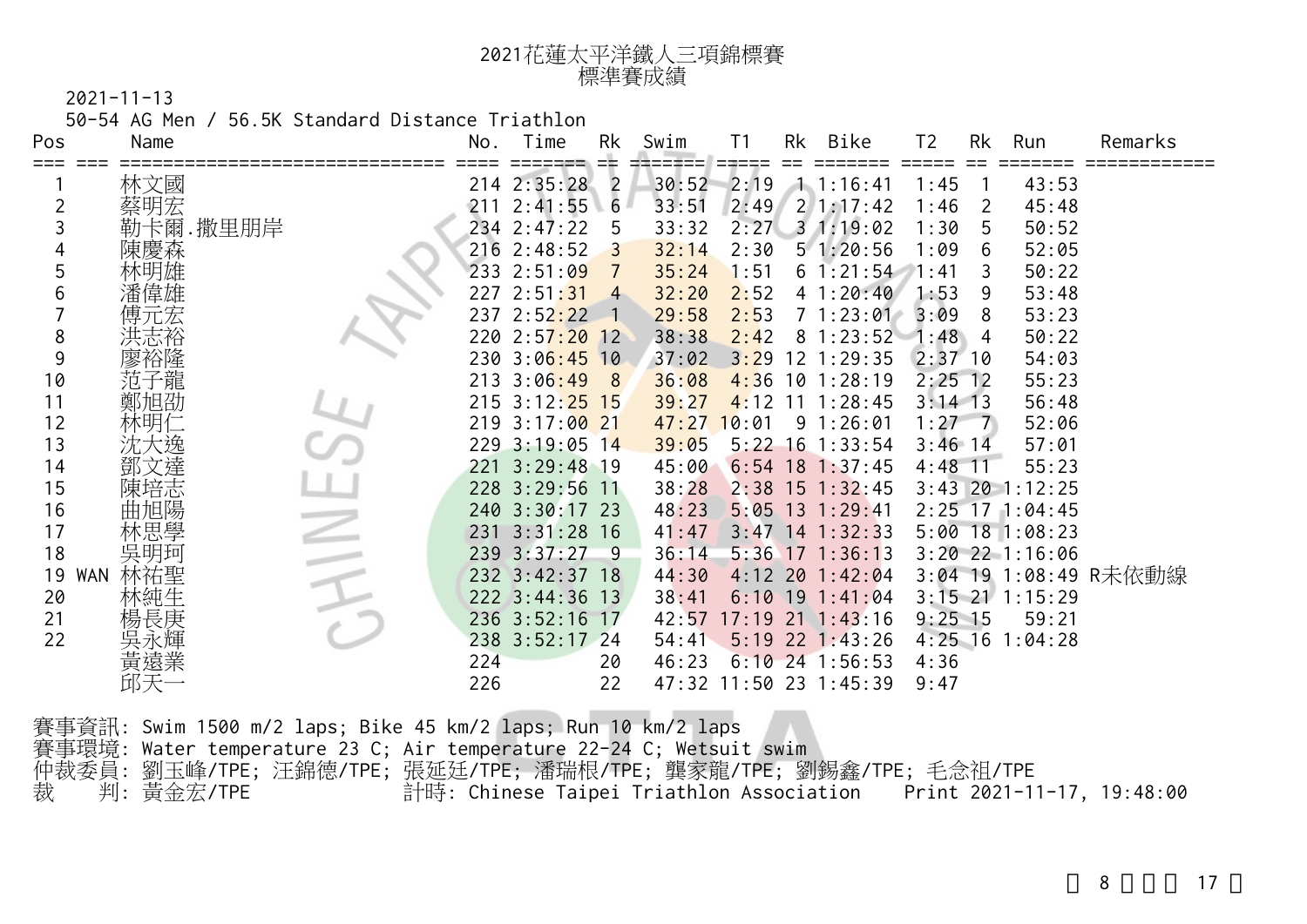| 2021花蓮太平洋鐵人三項錦標賽 |
|------------------|
| 標準賽成績            |

45-49 AG Men / 56.5K Standard Distance Triathlon

| Pos        | Name          |  | No. | Time                      | Rk             | Swim  | T1   | Rk | Bike                              | T <sub>2</sub> | Rk | Run               | Remarks               |
|------------|---------------|--|-----|---------------------------|----------------|-------|------|----|-----------------------------------|----------------|----|-------------------|-----------------------|
|            | 莊順發           |  |     | 192 2:42:14               | 5              | 35:17 | 2:27 |    | 1.1:19:16                         | 1:12           |    | 44:03             |                       |
|            | Miguel Torres |  |     | 188 2:47:05               | 4              | 34:19 | 3:09 |    | 21:19:56                          | 2:10           | -2 | 47:33             |                       |
| 3          | Damian Martin |  |     | 204 2:57:30               | 6              | 35:47 |      |    | $2:41 \quad 3 \quad 1:20:56$      | 2:07           | 6  | 56:00             |                       |
|            | 陳成璽           |  |     | 194 3:00:07               | 2              | 31:16 | 3:38 |    | 41:22:24                          | 3:31           | -8 | 59:20             |                       |
| 5          |               |  |     | 199 3:07:00               | 8              | 39:34 | 3:15 |    | $5 \; 1:28:23$                    | 3:28           | 4  | 52:23             |                       |
| 6          |               |  |     | 203 3:09:15               |                | 31:28 | 3:39 |    | 61:28:53                          |                |    | $3:22$ 10 1:01:55 |                       |
|            |               |  |     | 207 3:12:28               | 9              | 40:28 |      |    | $4:20$ 11 1:34:49                 | 2:37           | 3  | 50:17             |                       |
| 8          |               |  |     | 197 3:2 <mark>3:37</mark> | $\overline{7}$ | 39:23 |      |    | $3:24$ 10 1:34:10 3:16 13 1:03:26 |                |    |                   |                       |
| 9<br>WAN   |               |  |     | 191 3:26:58 13            |                | 44:30 | 6:30 |    | $7\;1:31:26$                      |                |    |                   | 1:41 12 1:02:53 R未依動線 |
| 10         |               |  |     | 189 3:28:54 11            |                | 42:25 | 5:29 |    | 91:33:06                          | $5:53$ 11      |    | 1:02:04           |                       |
| 11         |               |  |     | 206 3:30:54 12            |                | 43:15 | 6:16 |    | 81:32:58                          |                |    | $2:47$ 17 1:05:40 |                       |
| 12         |               |  |     | 187 3:32:55 10            |                | 41:39 |      |    | 4:04 15 1:42:35                   | 3:06           |    | 91:01:34          |                       |
| 13         |               |  |     | $196$ $3:33:38$ 14        |                | 44:35 |      |    | $6:53$ 14 1:41:08                 | 4:25           | 7  | 56:40             |                       |
| 14         |               |  |     | 208 3:37:00 16            |                | 48:08 |      |    | $6:02$ 18 1:44:06                 | $3:33 - 5$     |    | 55:14             |                       |
| 15         |               |  |     | 190 3:40:58 17            |                | 51:03 |      |    | $3:08$ 13 1:39:29                 |                |    | $3:21$ 14 1:03:59 |                       |
| 16         |               |  |     | 195 3:42:18 15            |                | 45:38 |      |    | $5:12$ 16 1:43:07                 |                |    | $4:23$ 15 1:04:00 |                       |
| 17         |               |  |     | 202 3:42:46 18            |                | 52:34 |      |    | $7:16$ 12 1:34:55                 |                |    | $4:03$ 16 1:04:00 |                       |
| 18         |               |  |     | 186 4:00:13 19            |                |       |      |    | $53:07$ 10:10 19 1:47:55          |                |    | $2:26$ 18 1:06:37 |                       |
|            |               |  | 193 |                           | 20             | 55:06 |      |    | $7:10$ 17 1:43:42                 | 3:18           |    |                   |                       |
| <b>DNF</b> | 趙祐萱           |  | 200 |                           |                | 30:05 |      |    |                                   |                |    |                   | SWIM DNF              |
| <b>DNF</b> | 楊宸彥           |  | 198 |                           |                |       |      |    |                                   |                |    |                   | SWIM DNF              |
|            | DNF 許金龍       |  | 201 |                           |                |       |      |    |                                   |                |    |                   | SWIM DNF              |

賽事環境: Water temperature 23 C; Air temperature 22-24 C; Wetsuit swim

仲裁委員: 劉玉峰/TPE; 汪錦德/TPE; 張延廷/TPE; 潘瑞根/TPE; 龔家龍/TPE; 劉錫鑫/TPE; 毛念祖/TPE

裁 判: 黃金宏/TPE 計時: Chinese Taipei Triathlon Association Print 2021-11-17, 19:48:00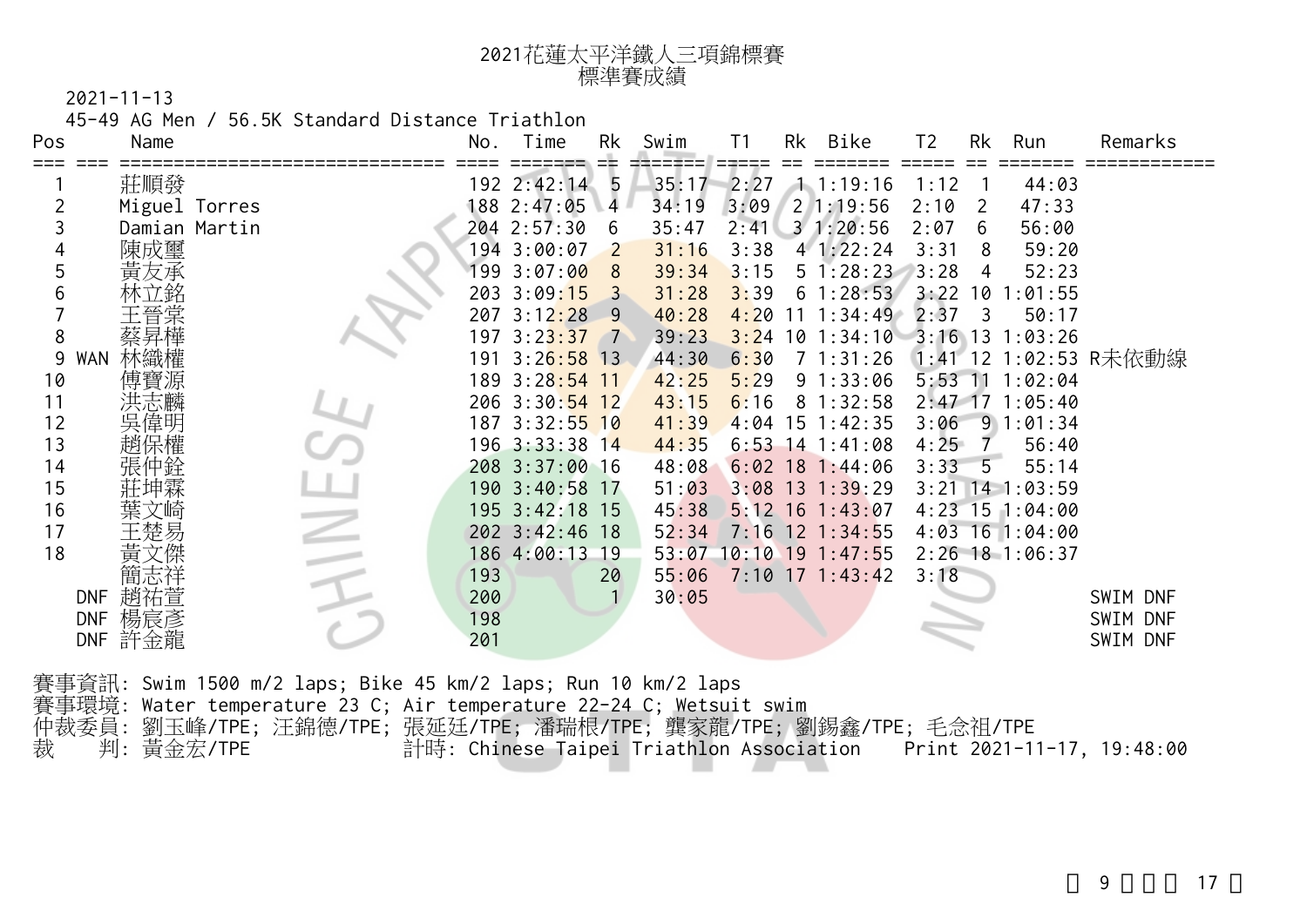| 2021花蓮太平洋鐵人三項錦標賽 |
|------------------|
| 標準賽成績            |

40-44 AG Men / 56.5K Standard Distance Triathlon

| Pos          | Name          | No. | Time                       | Rk  | Swim  | T <sub>1</sub> | Rk | Bike              | T2        | Rk    | Run               | Remarks      |
|--------------|---------------|-----|----------------------------|-----|-------|----------------|----|-------------------|-----------|-------|-------------------|--------------|
|              | 李育仁           |     | 150 2:26:38                | 2   | 27:06 | 2:24           |    | $2 \t1:13:57$     | 1:23      |       | 41:48             |              |
|              | Stuart Dawson |     | 174 2:33:01                |     | 27:01 | 2:07           |    | 4/1:17:17         | 1:27      | 5     | 45:11             |              |
| 3            | 游承翰           |     | 146 2:41:15                | 4   | 29:36 | 2:22           |    | 91:20:59          | 1:27      | 8     | 46:52             |              |
| 4<br>$\star$ | 戴宇男           | 159 | 2:42:15                    |     | 29:23 | 2:11           |    | 12 1:23:21        | 2:12      | 4     | 45:09             |              |
| 5            |               |     | 148 2:44:3 <mark>2</mark>  | -14 | 42:02 | 3:21           |    | $3 \; 1:14:41$    | 1:42      | 2     | 42:48             |              |
| 6            | 偉倫            | 170 | 2:47:32                    |     | 36:09 | 2:20           |    | 81:20:33          | 1:44      |       | 46:49             |              |
|              | k剴            |     | 160 2:49 <mark>:0</mark> 6 | 13  | 39:24 | 3:47           |    | $5 \; 1:18:23$    | 2:22      | 6     | 45:12             |              |
| 8            |               | 173 | 2:49:12                    | 11  | 38:52 | 4:23           |    | 1:19:14           | 2:06      | 3     | 44:40             |              |
| 9            |               |     | 158 2:5 <mark>5:23</mark>  | - 5 | 35:01 | 5:24           | 10 | 1:21:02           | $3:14$ 13 |       | 50:45             |              |
| 10           |               |     | 154 2:55:37                | 10  | 37:33 | 4:06           | 6  | 1:19:03           | $1:55$ 15 |       | 53:02             |              |
| 11           |               |     | 147 2:58:12                | 8   | 36:39 | 3:52           | 13 | 1:23:22           | $2:20$ 14 |       | 52:01             |              |
| 12           |               |     | 161 2:58:50                | 12  | 39:15 | 3:21           | 16 | 1:25:51           | $2:35$ 9  |       | 47:50             |              |
| 13           |               |     | 1762:58:58                 | 6   | 35:10 | $3:45$ 18      |    | 1:29:49           | $2:04$ 10 |       | 48:12             |              |
| 14           | 各彰            |     | 175 3:02:53 16             |     | 43:36 | 2:42           |    | $14$ 1:24:25      | 1:59      | $-11$ | 50:13             |              |
| 15           | 賴朝嘉           |     | 165 3:06:35 21             |     | 47:52 | 3:53           |    | 1:13:40           | $1:43$ 17 |       | 59:29             |              |
| 16           | 曹志瑋           |     | 179 3:09:31                | 20  | 45:51 | 5:18           | 15 | 1:24:51           | $3:14$ 12 |       | 50:19             |              |
| 17           |               |     | $162 \t3:20:46$            | 17  | 44:19 | 4:52           | 17 | : 29:11           | $2:45$ 18 |       | 59:40             |              |
| 18           |               |     | $153 \t3:24:13$            | -9  | 37:32 | 4:09           | 20 | 1:33:24           |           |       | $2:10$ 20 1:07:00 |              |
| 19           |               |     | 155 3:28:00                | 15  | 42:45 | 3:28           | 19 | 1:32:27           |           |       | 2:31 19 1:06:51   |              |
| 20           | 公青            |     | 172 3:49:08 18             |     | 44:23 |                |    | $7:50$ 22 1:44:28 |           |       | $2:52$ 21 1:09:37 |              |
| 21           | 程             | 169 | $3:52:36$ 22               |     | 50:15 | 6:07           | 21 | 1:41:55           |           |       | $3:06$ 22 1:11:16 |              |
| 22           | 膠欽浩           | 151 | $4:02:40$ 19               |     | 45:39 | 5:47           |    | 23 1:49:49        |           |       | $6:04$ 23 1:15:22 |              |
| DSQ          | 蔡岳廷           | 171 |                            |     |       |                |    | 11 1:22:17        | $2:57$ 16 |       |                   | 53:31 SWIM少圈 |

賽事資訊: Swim 1500 m/2 laps; Bike 45 km/2 laps; Run 10 km/2 laps 賽事環境: Water temperature 23 C; Air temperature 22-24 C; Wetsuit swim 仲裁委員: 劉玉峰/TPE; 汪錦德/TPE; 張延廷/TPE; 潘瑞根/TPE; 龔家龍/TPE; 劉錫鑫/TPE; 毛念祖/TPE 裁 判: 黃金宏/TPE 計時: Chinese Taipei Triathlon Association Print 2021-11-17, 19:48:00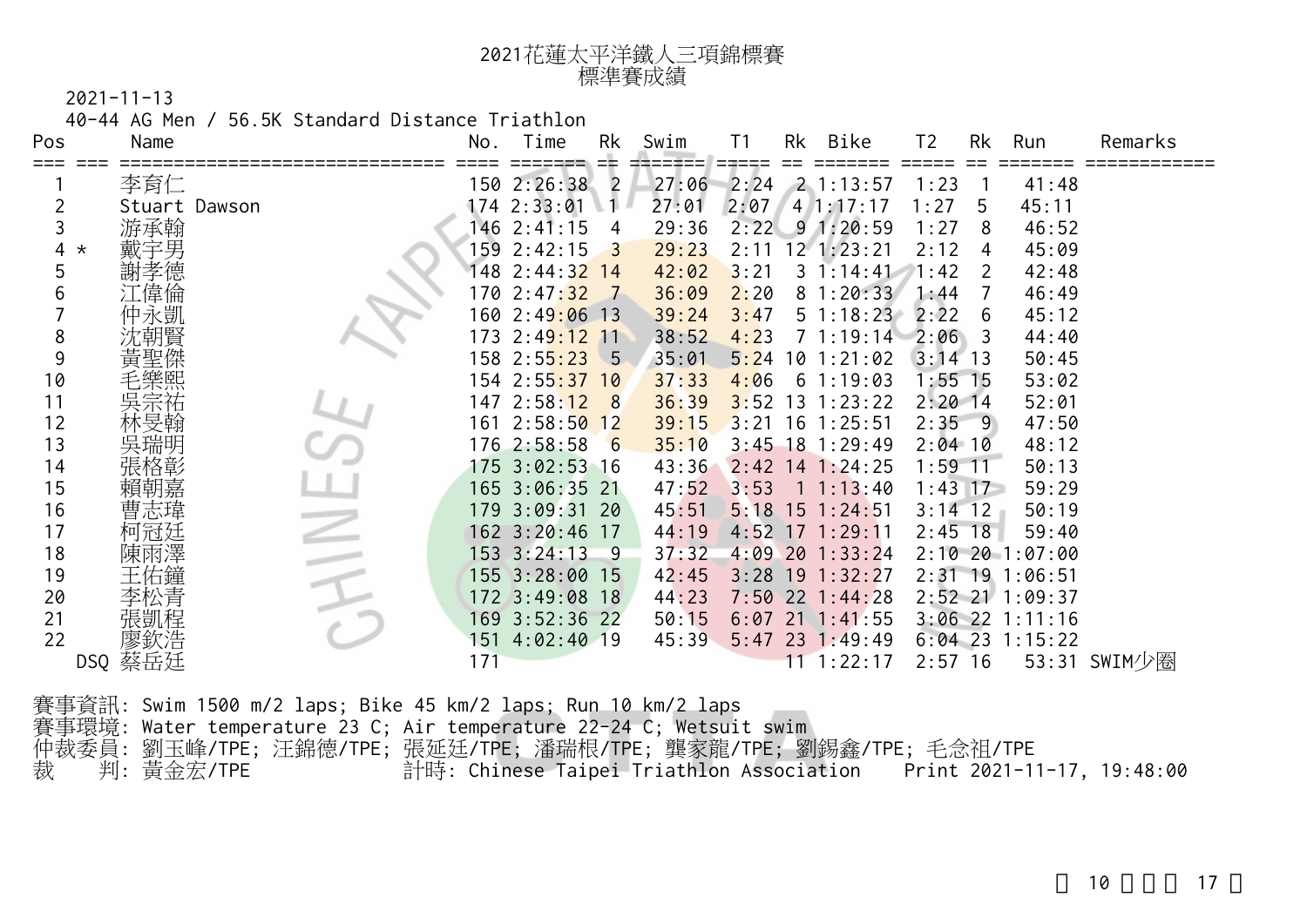| 2021花蓮太平洋鐵人三項錦標賽 |
|------------------|
| 標準賽成績            |

35-39 AG Men / 56.5K Standard Distance Triathlon

| Pos                                                                                                    | Name                            |                                                                                                                                                                                                      | No. Time                                                                                                                                                                                                                                              | Rk                  | Swim                                                                                                              | T1                           | Rk Bike                                                                                                                                                                                                                                                     | T <sub>2</sub>                               | Rk                                 | Run                                                                                                                                                                                                            | Remarks                    |
|--------------------------------------------------------------------------------------------------------|---------------------------------|------------------------------------------------------------------------------------------------------------------------------------------------------------------------------------------------------|-------------------------------------------------------------------------------------------------------------------------------------------------------------------------------------------------------------------------------------------------------|---------------------|-------------------------------------------------------------------------------------------------------------------|------------------------------|-------------------------------------------------------------------------------------------------------------------------------------------------------------------------------------------------------------------------------------------------------------|----------------------------------------------|------------------------------------|----------------------------------------------------------------------------------------------------------------------------------------------------------------------------------------------------------------|----------------------------|
| $\overline{c}$<br>3<br>4<br>5<br>6<br>$\overline{7}$<br>$\,8\,$<br>$\mathsf 9$<br>10<br>11<br>12<br>13 | 劉光武<br>邱宇任<br>周義豐<br>李冠緯<br>黃祺軒 | 賽事資訊: Swim 1500 m/2 laps; Bike 45 km/2 laps; Run 10 km/2 laps<br>賽事環境: Water temperature 23 C; Air temperature 22-24 C; Wetsuit swim<br>仲裁委員:劉玉峰/TPE;汪錦德/TPE;張延廷/TPE;潘瑞根/TPE;龔家龍/TPE;劉錫鑫/TPE;毛念祖/TPE | 126 2:28:41<br>$141 \quad 2:39:55 \quad 3$<br>139 2:43:22<br>140 3:01:00 6<br>132 3:04:20 9<br>134 3:16:02 8<br>137 3:33:20 7<br>$136$ $3:36:56$ 5<br>133 3:39:22 12<br>129 3:41:09 10<br>$130 \t3:42:07 \t13$<br>$142 \ \ 3:48:49$<br>131 4:08:13 11 | 2<br>$\overline{4}$ | 29:40<br>30:58<br>30:55<br>41:20<br>42:18<br>42:17<br>41:47<br>38:25<br>56:00<br>46:40<br>58:26<br>36:03<br>47:46 | 1:58<br>3:02<br>4:21<br>6:15 | 1.1:15:00<br>$3:13$ 2 1:16:50<br>$2:21 \quad 3 \quad 1:18:31$<br>$2:39$ 4 1:21:57<br>$5 \; 1:24:18$<br>61:27:09<br>$4:00$ 11 1:39:54 2:59<br>5 <mark>:5</mark> 7    8    1:34:07<br>$6:03$ 12 1:40:21<br>7 1:32:31<br>$3:40$ 13 1:50:56<br>$6:01$ 9 1:34:33 | 1:28<br>1:57<br>1:30<br>2:00<br>2:07<br>4:37 | 2<br>3<br>5<br>$\overline{4}$<br>6 | 40:36<br>46:59<br>50:07<br>53:06<br>52:38<br>57:39<br>$9 \; 1:04:41$<br>$5:40$ 10 1:37:30 3:36 11 1:11:47<br>$1:56$ 7 1:01:25<br>2:38 10 1:05:30<br>$3:20$ 8 1:01:37<br>$1:49$ 12 1:16:22<br>$2:37$ 13 1:37:18 |                            |
| 裁                                                                                                      | 判: 黃金宏/TPE                      |                                                                                                                                                                                                      |                                                                                                                                                                                                                                                       |                     | 計時: Chinese Taipei Triathlon Association                                                                          |                              |                                                                                                                                                                                                                                                             |                                              |                                    |                                                                                                                                                                                                                | Print 2021-11-17, 19:48:00 |
|                                                                                                        |                                 |                                                                                                                                                                                                      |                                                                                                                                                                                                                                                       |                     | an sa Bara                                                                                                        |                              |                                                                                                                                                                                                                                                             |                                              |                                    |                                                                                                                                                                                                                |                            |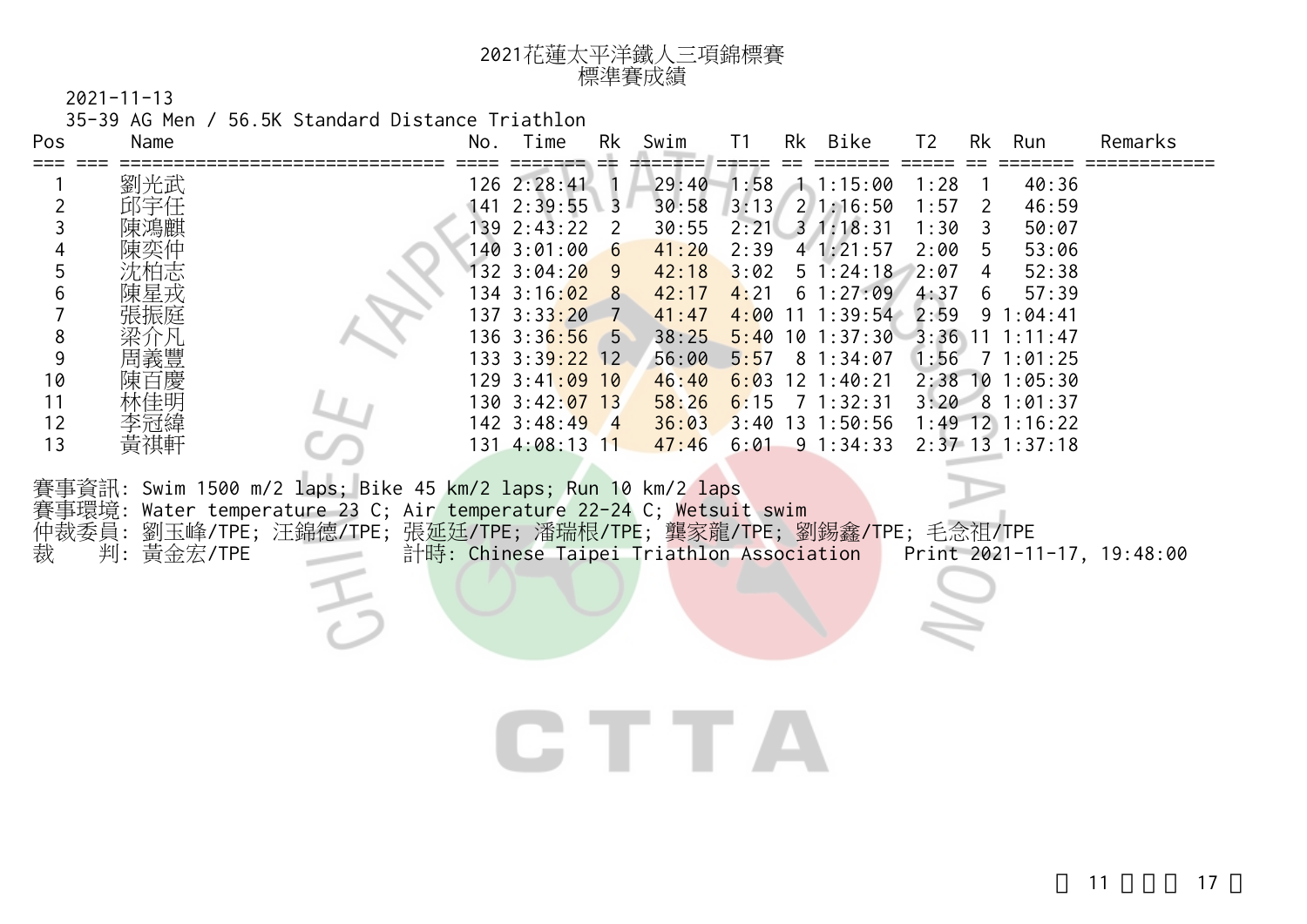| 2021花蓮太平洋鐵人三項錦標賽 |
|------------------|
| 標準賽成績            |

30-34 AG Men / 56.5K Standard Distance Triathlon

| Pos | Name                    | No. | Time                      | Rk | Swim  | T <sub>1</sub> | Rk | Bike              | T <sub>2</sub> | <b>Rk</b>      | Run                 | Remarks                |
|-----|-------------------------|-----|---------------------------|----|-------|----------------|----|-------------------|----------------|----------------|---------------------|------------------------|
|     |                         |     |                           |    |       |                |    |                   |                |                |                     |                        |
|     | Marcos Perez Vazquez    |     | 96 2:23:19                | 2  | 25:26 | 2:39           |    | $3 \t1:14:16$     | 1:30           | $\overline{2}$ | 39:29               |                        |
| 2   | 李光鑫                     |     | 98 2:24:52                |    | 22:48 | 3:05           |    | $4 \; 1:14:18$    | 1:13           | 3              | 43:31               |                        |
| 3   | 邱韋强                     |     | 122 2:28:24               | 4  | 26:10 | 1:49           |    | 51:14:19          | 0:57           | 5              | 45:10               |                        |
|     | Trinh Vu Anh Huy        |     | 109 2:28:54               | 3  | 26:00 | 2:44           |    | 21:13:41          | 1:33           | 4              | 44:57               |                        |
| 5   | 魏嘉宏                     |     | 100 2:30:32               | 5  | 32:02 | 3:01           |    | 61:14:40          | 1:26           |                | 39:24               |                        |
| 6   | 令杰                      |     | 114 2:37:56               | 6  | 32:24 | 2:49           |    | 71:15:34          | 1:35           | 6              | 45:36               |                        |
|     | 建溢                      |     | 120 2:45 <mark>:55</mark> |    | 34:05 | 3:18           |    | 81:18:51          | 2:13           | -9             | 47:30               |                        |
| 8   |                         | 101 | 2:52:38                   | 10 | 38:28 | 3:20           |    | 91:20:38          | $1:17$ 10      |                | 48:57               |                        |
| 9   | 謝明紘                     |     | 121 2:56:23               | 8  | 34:52 | 2:17           | 11 | 1:22:50           | $2:15$ 11      |                | 54:12               |                        |
| 10  |                         |     | 102 3:01:29 18            |    | 44:42 | 3:25           | 12 | 1:23:49           | 3:01           | - 8            | 46:32               |                        |
| 11  | 伯勳                      |     | 115 3:04:06 14            |    | 44:05 |                |    | $7:58$ 10 1:21:21 | $4:29$ 7       |                | 46:14               |                        |
| 12  | 林昱辰                     |     | $106$ 3:12:41             | -9 | 38:10 | 4:38           |    | $17 \t1:30:26$    | $1:24$ 12      |                | 58:05               |                        |
| 13  | 孟辰                      |     | 993:16:5022               |    | 49:23 | 7:31           |    | 11:02:28          |                |                | 2:52 21 1:14:37     |                        |
| 14  | 黃思誠                     |     | 112 3:24:17 12            |    | 39:14 | $5:55$ 15      |    | 1:29:44           |                |                | $3:08$ 18 1:06:18   |                        |
| 15  |                         |     | 108 3:28:18 16            |    | 44:37 | $3:14$ 18      |    | 1:32:45           |                |                | $2:55$ 17 1:04:51   |                        |
| 16  | 葉宗浩                     |     | 110 3:29:56 23            |    | 49:39 |                |    | 4:59 14 1:29:41   |                |                | $1:55$ 16 $1:03:45$ |                        |
| 17  | Ben Hadj Boubaker Amine |     | 97 3:32:05 13             |    | 40:32 |                |    | $5:11$ 21 1:44:16 |                |                | $1:25$ 13 1:00:42   |                        |
| 18  | 許家銘                     |     | 103 3:35:14 24            |    | 52:44 | $4:44$ 16      |    | 1:29:57           |                |                | $4:39$ 15 1:03:13   |                        |
| 19  | 黃程揚                     |     | 107 3:37:07 21            |    | 48:33 |                |    | $6:00$ 19 1:35:04 |                |                | 4:55 14 1:02:37     |                        |
| 20  | 高准龍                     |     | 111 3:37:46 11            |    | 39:01 |                |    | $6:08$ 20 1:42:49 |                |                | $3:29$ 19 1:06:21   |                        |
| 21  |                         |     | 105 3:43:37 15            |    | 44:26 |                |    | $5:06$ 13 1:29:18 |                |                | $3:26$ 23 1:21:23   |                        |
| 22  | 洪嘉威                     |     | 116 3:59:42 20            |    | 46:36 |                |    | 7:54 22 1:47:38   |                |                | $3:39$ 20 1:13:59   |                        |
|     | 蘇傳<br>DSQ               | 113 |                           |    |       |                |    | $24$ 1:58:11      |                |                |                     | 2:19 22 1:14:57 SWIM少圈 |
|     |                         | 104 |                           | 17 | 44:41 |                |    | 5:06 23 1:53:56   | 3:20           |                |                     |                        |
|     | 曾元志                     | 119 |                           | 19 | 44:55 |                |    | 7:51 25 2:19:04   |                |                |                     |                        |

賽事資訊: Swim 1500 m/2 laps; Bike 45 km/2 laps; Run 10 km/2 laps 賽事環境: Water temperature 23 C; Air temperature 22-24 C; Wetsuit swim 仲裁委員: 劉玉峰/TPE; 汪錦德/TPE; 張延廷/TPE; 潘瑞根/TPE; 龔家龍/TPE; 劉錫鑫/TPE; 毛念祖/TPE 裁 判: 黃金宏/TPE 計時: Chinese Taipei Triathlon Association Print 2021-11-17, 19:48:00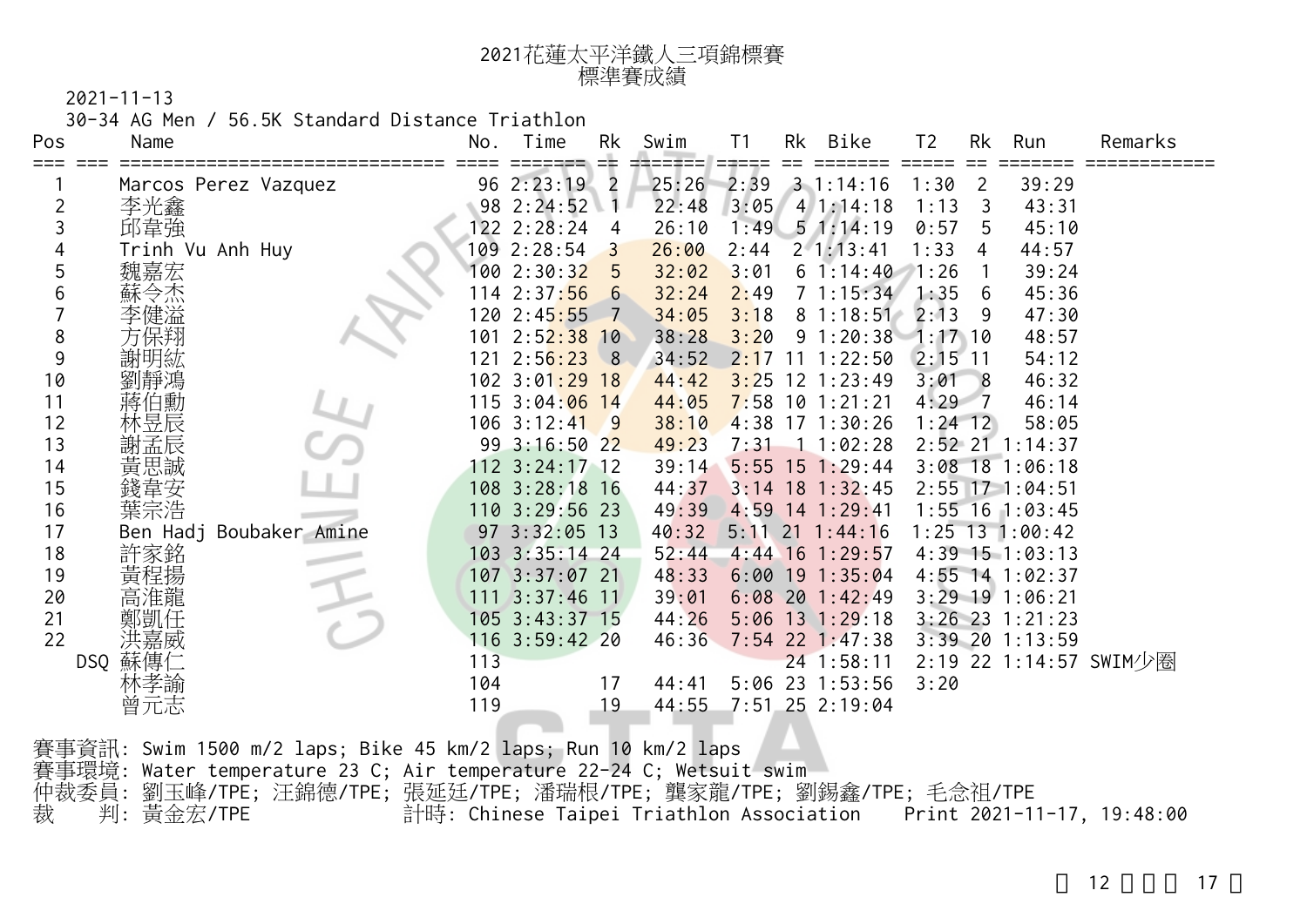| 2021花蓮太平洋鐵人三項錦標賽<br>標準賽成績 |                                                                                                                                                                |  |  |  |  |          |                      |  |    |                |      |                                                         |      |               |                    |
|---------------------------|----------------------------------------------------------------------------------------------------------------------------------------------------------------|--|--|--|--|----------|----------------------|--|----|----------------|------|---------------------------------------------------------|------|---------------|--------------------|
|                           | $2021 - 11 - 13$                                                                                                                                               |  |  |  |  |          |                      |  |    |                |      |                                                         |      |               |                    |
|                           | 25-29 AG Men / 56.5K Standard Distance Triathlon                                                                                                               |  |  |  |  |          |                      |  |    |                |      |                                                         |      |               |                    |
| Pos                       | Name                                                                                                                                                           |  |  |  |  |          | No. Time             |  | Rk | Swim           | T1   | Rk Bike                                                 | T2   | Rk Run        | Remarks            |
|                           | 陳智禎                                                                                                                                                            |  |  |  |  |          | 93 2:22:56           |  |    | 26:48          |      | $2:07 \quad 1 \quad 1:13:23$                            | 1:07 | 39:32         |                    |
| $\overline{2}$            | 蔡俊男                                                                                                                                                            |  |  |  |  |          | $92 \cdot 3:20:34$ 2 |  |    | 34:01          |      | $7:24$ 2 1:32:01                                        | 2:06 | 21:05:02      |                    |
| 3                         |                                                                                                                                                                |  |  |  |  |          | 89 3:23:00 3         |  |    | 34:21          |      | $3:33$ 4 1:36:21                                        | 3:05 | $3 \t1:05:41$ |                    |
| 4                         |                                                                                                                                                                |  |  |  |  |          | 87 3:53:41 7         |  |    | 46:40          |      | $5:50$ 7 1:52:23                                        | 1:45 | 41:07:06      |                    |
| 5                         |                                                                                                                                                                |  |  |  |  |          | 88 3:54:03 5         |  |    | 45:53          | 6:55 | 51:48:07                                                | 3:19 | 51:09:52      |                    |
| $6\,$                     |                                                                                                                                                                |  |  |  |  |          | 86 4:03:21 6         |  |    | 46:17          | 5:41 | 61:48:12                                                | 2:56 | 81:20:17      |                    |
|                           |                                                                                                                                                                |  |  |  |  |          | 82 4:10:34 8         |  |    | 53:12          | 7:54 | 8 1:53:57 2:55                                          |      | 61:12:38      |                    |
| <b>DNF</b>                | 蕭力維<br>謝坤達                                                                                                                                                     |  |  |  |  | 81<br>84 |                      |  |    | $34:59$ $3:00$ |      | $3\;1:34:56\;4:24$                                      |      |               | 7 1:14:06 SWIM DNF |
| 仲裁委員:                     | 事資訊: Swim 1500 m/2 laps; Bike 45 km/2 laps; <mark>Run 10 km/2 laps</mark><br>賽事環境: Water temperature 23 C; Air temperature <mark>22-24 C; Wetsu</mark> it swim |  |  |  |  |          |                      |  |    |                |      | 劉玉峰/TPE;汪錦德/TPE;張延廷/TPE;潘瑞根/TPE;龔家龍/TPE;劉錫鑫/TPE;毛念祖/TPE |      |               |                    |
| 裁                         | 判: 黃金宏/TPE                                                                                                                                                     |  |  |  |  |          |                      |  |    |                |      |                                                         |      |               |                    |
|                           |                                                                                                                                                                |  |  |  |  |          |                      |  |    |                |      |                                                         |      |               |                    |
|                           |                                                                                                                                                                |  |  |  |  |          |                      |  |    |                |      |                                                         |      |               |                    |
|                           |                                                                                                                                                                |  |  |  |  |          |                      |  |    |                |      |                                                         |      |               |                    |
|                           |                                                                                                                                                                |  |  |  |  |          |                      |  |    |                |      |                                                         |      |               |                    |
|                           |                                                                                                                                                                |  |  |  |  |          |                      |  |    |                |      |                                                         |      |               |                    |
|                           |                                                                                                                                                                |  |  |  |  |          |                      |  |    |                |      |                                                         |      |               |                    |
|                           |                                                                                                                                                                |  |  |  |  |          |                      |  |    |                |      |                                                         |      |               |                    |
|                           |                                                                                                                                                                |  |  |  |  |          |                      |  |    |                |      |                                                         |      |               |                    |
|                           |                                                                                                                                                                |  |  |  |  |          |                      |  |    |                |      |                                                         |      |               |                    |
|                           |                                                                                                                                                                |  |  |  |  |          |                      |  |    |                |      |                                                         |      |               |                    |

CTTA

13 17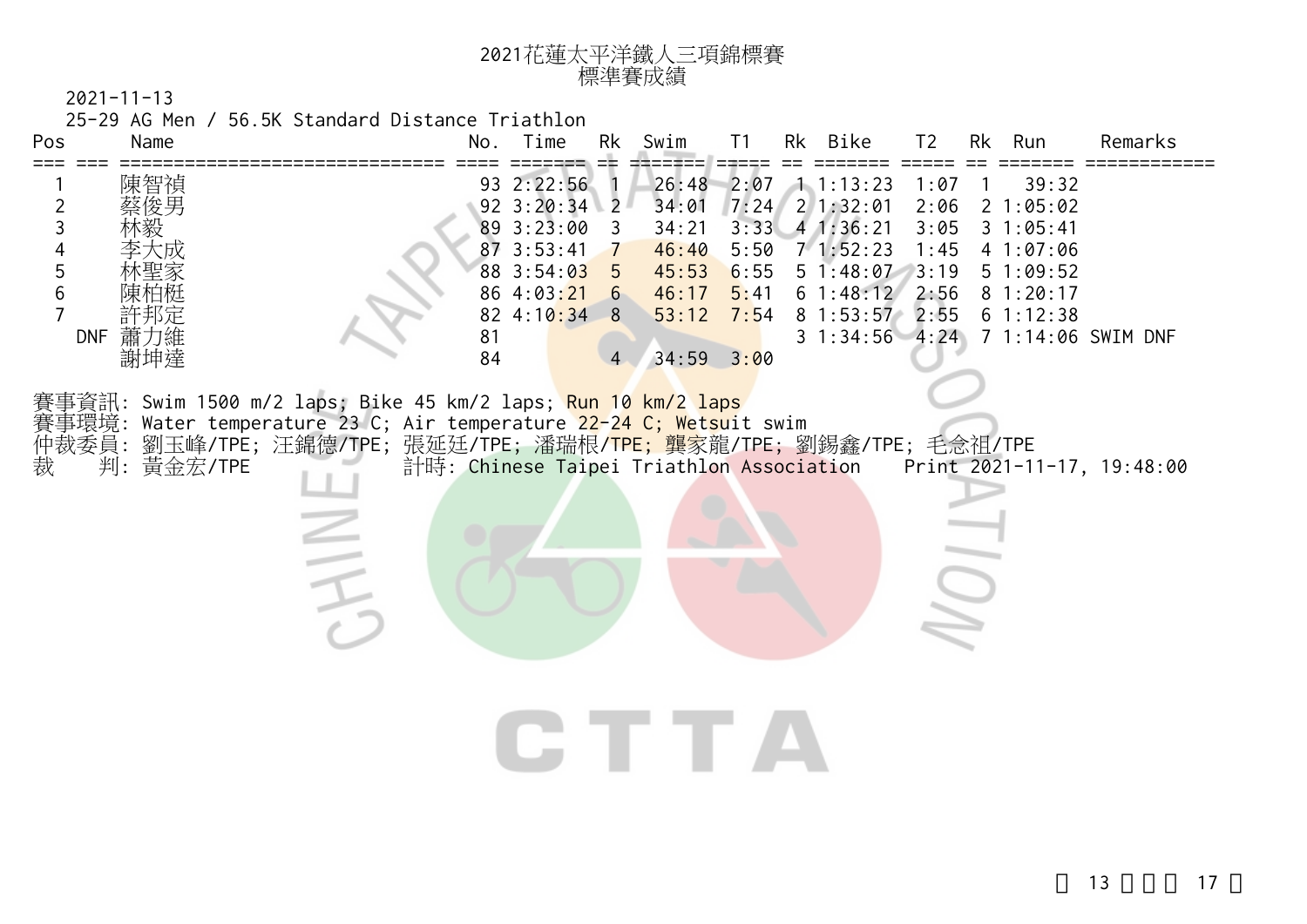| 2021花蓮太平洋鐵人三項錦標賽 |
|------------------|
| 標準賽成績            |

18-24 AG Men / 56.5K Standard Distance Triathlon

| Pos   | Name       |                                                                     | No. Time           | Rk                        | Swim  | T1   | Rk Bike            | T <sub>2</sub> | Rk | Run                 | Remarks                                                             |
|-------|------------|---------------------------------------------------------------------|--------------------|---------------------------|-------|------|--------------------|----------------|----|---------------------|---------------------------------------------------------------------|
|       | 楊子慶        |                                                                     | 74 2:22:04         |                           | 24:08 | 1:31 | 1.1:14:20          | 1:07           |    | 41:01               |                                                                     |
|       |            |                                                                     | 63 2:23:43         | $2^{\perp}$               | 24:13 | 1:29 | $2 \mid 1:14:32$   | 0:59           | 2  | 42:32               |                                                                     |
|       |            |                                                                     | 76 2:45:36 9       |                           | 32:54 |      | $2:51$ 3 1:19:13   | 2:21           | 3  | 48:18               |                                                                     |
|       |            |                                                                     | $61$ 2:48:33       | 8                         | 32:23 | 2:10 | $6 \t1:21:11$      | 1:15           | 4  | 51:35               |                                                                     |
| 5     |            |                                                                     | 64 2:52:49         |                           | 32:18 | 2:57 | $5\;1:20:30\;1:39$ |                | 6  | 55:27               |                                                                     |
| 6     |            |                                                                     | 68 2:53:32         | $\overline{4}$            | 29:27 | 3:57 | 71:22:18           | 2:00           | -8 | 55:52               |                                                                     |
|       |            |                                                                     | 692:55:18          | $\overline{\phantom{0}3}$ | 26:52 | 2:03 | $9 \; 1:29:47$     | 1:06           | 7  | 55:31               |                                                                     |
| 8     |            |                                                                     | $62 \t2:57:34 \t5$ |                           | 31:03 | 3:15 |                    |                | 5  | 52:05               |                                                                     |
| 9     |            |                                                                     | 66 3:06:00 12      |                           | 39:37 |      | $4:24$ 4 1:20:13   | 2:37           | 9  | 59:12               |                                                                     |
| 10    |            |                                                                     | 75 3:14:12 11      |                           | 37:46 |      | $4:14$ 8 1:28:01   |                |    | $1:38$ 10 $1:02:35$ |                                                                     |
| 11    |            |                                                                     | 73 3:15:45 6       |                           | 31:59 |      | $3:40$ 10 1:33:15  |                |    | $2:50$ 11 1:04:04   |                                                                     |
| 12    |            |                                                                     | $67$ 3:30:59 10    |                           | 37:16 |      | $5:44$ 11 1:35:25  |                |    | $1:42$ 13 1:10:53   |                                                                     |
| 13    |            |                                                                     | 72 3:40:04 13      |                           | 41:23 |      | $3:26$ 12 1:44:20  |                |    | 2:32 12 1:08:26     |                                                                     |
| 14    | 謝秉翰        |                                                                     | 71 4:03:13 14      |                           | 44:09 |      | $5:07$ 14 1:55:19  |                |    | $4:46$ 14 1:13:54   |                                                                     |
|       | 沈佳翰        | 70                                                                  |                    | 15                        | 45:25 |      | $8:06$ 13 1:54:25  | 5:47           |    |                     |                                                                     |
|       |            |                                                                     |                    |                           |       |      |                    |                |    |                     |                                                                     |
|       |            | 賽事資訊: Swim 1500 m/2 laps; Bike 45 km/2 laps; Run 10 km/2 laps       |                    |                           |       |      |                    |                |    |                     |                                                                     |
|       |            | 賽事環境: Water temperature 23 C; Air temperature 22-24 C; Wetsuit swim |                    |                           |       |      |                    |                |    |                     |                                                                     |
| 仲裁委員: |            | 劉玉峰/TPE; 汪錦德/TPE; 張延廷/TPE; 潘瑞根/TPE; 龔家龍/TPE; 劉錫鑫/TPE; 毛念祖/TPE       |                    |                           |       |      |                    |                |    |                     |                                                                     |
| 裁     | 判: 黃金宏/TPE |                                                                     |                    |                           |       |      |                    |                |    |                     | 計時: Chinese Taipei Triathlon Association Print 2021-11-17, 19:48:00 |
|       |            |                                                                     |                    |                           |       |      |                    |                |    |                     |                                                                     |
|       |            |                                                                     |                    |                           |       |      |                    |                |    |                     |                                                                     |
|       |            |                                                                     |                    |                           |       |      |                    |                |    |                     |                                                                     |
|       |            |                                                                     |                    |                           |       |      |                    |                |    |                     |                                                                     |

## CTTA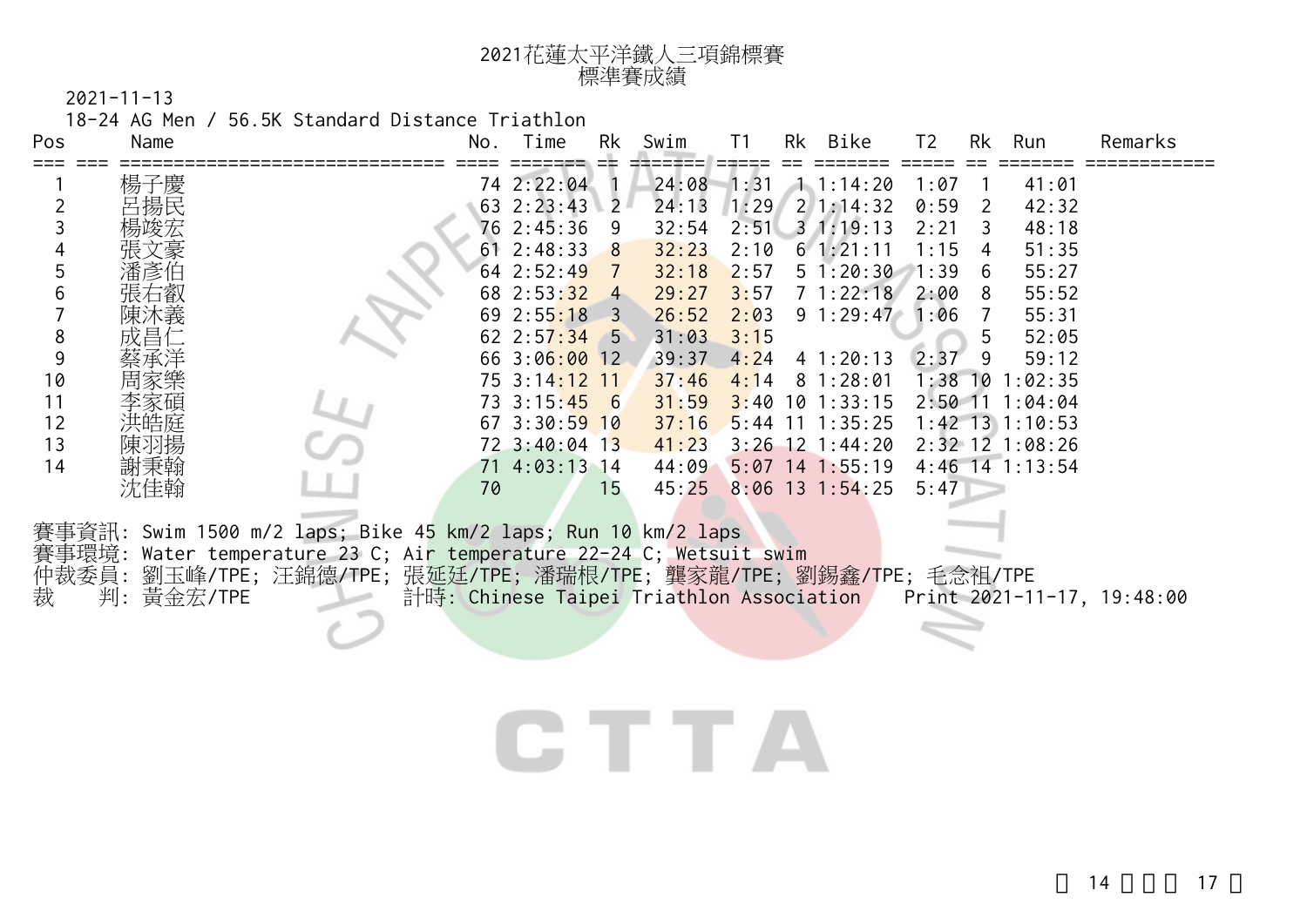| 2021花蓮太平洋鐵人三項錦標賽 |
|------------------|
| 標準賽成績            |

| Pos            | Name             | / 56.5K Standard Distance Triathlon                                                                                                                                                                                                                            |     | No. Time                       | Rk        | Swim  | T1           |    | Rk Bike                                   | T2           |    | Rk Run | Remarks                                                             |
|----------------|------------------|----------------------------------------------------------------------------------------------------------------------------------------------------------------------------------------------------------------------------------------------------------------|-----|--------------------------------|-----------|-------|--------------|----|-------------------------------------------|--------------|----|--------|---------------------------------------------------------------------|
|                | 陳昇輝              |                                                                                                                                                                                                                                                                |     | $327$ $3:27:41$ 2              |           |       |              |    | 42:37 4:39 2 1:39:06                      | 1:13         |    |        | 11:00:08 浮標組                                                        |
| $\overline{2}$ |                  |                                                                                                                                                                                                                                                                |     | 328 3:50:31 3<br>329 3:53:39 5 |           | 56:06 |              |    | 46:43 10:49 1 1:38:16<br>$4:52$ 3 1:43:07 | 3:18<br>2:10 |    |        | 41:11:28 浮標組<br>3 1:07:27 浮標組                                       |
|                | 林立誠<br>DNF 蔡世雄   |                                                                                                                                                                                                                                                                | 324 |                                |           |       |              |    | $20:31$ 6:48 5 2:10:30                    | 2:14         |    |        | 2 1:07:02 SWIM DNF                                                  |
|                | 鄭劉銘              |                                                                                                                                                                                                                                                                | 323 |                                | $4 \quad$ |       |              |    | $46:47$ 10:26 4 1:46:31 8:53              |              |    |        | 浮標組                                                                 |
| 裁              | 判: 黃金宏/TPE       | 賽事資訊: Swim 1500 m/2 laps; Bike 45 km/2 laps; Run 10 km <mark>/2 laps</mark><br>賽事環境: Water temperature 23 C; Air temperatu <mark>re 22-24 C; Wetsuit</mark> swim<br>仲裁委員:劉玉峰/TPE;汪錦德/TPE;張延廷/TPE;潘 <mark>瑞根/TP</mark> E;龔家龍/ <mark>TP</mark> E;劉錫鑫/TPE;毛念祖/TPE |     | 2021花蓮太平洋鐵人三項錦標賽               |           | 標準賽成績 |              |    |                                           |              |    |        | 計時: Chinese Taipei Triathlon Association Print 2021-11-17, 19:48:00 |
|                | $2021 - 11 - 13$ |                                                                                                                                                                                                                                                                |     |                                |           |       |              |    |                                           |              |    |        |                                                                     |
| Pos            | Name             | Women Team Relay / 56.5K Standard Distance Triathlon                                                                                                                                                                                                           |     | No.                            | Time      | Rk    | Swim         | T1 | Rk<br>Bike                                |              | Т2 | Rk     | Run<br>Remarks                                                      |
|                |                  | 王美喬.吳曉雯.陳怡華 一                                                                                                                                                                                                                                                  |     | $291 \t3:10:31$                |           |       | $34:57$ 2:58 |    |                                           |              |    |        | 11:03:54                                                            |
| 裁              | 判: 黃金宏/TPE       | 賽事資訊: Swim 1500 m/2 laps; Bike 45 km/2 laps; Run 10 km/2 laps<br>賽事環境: Water temperature 23 C; Air temperature 22-24 C; Wetsuit swim<br>仲裁委員: 劉玉峰/TPE; 汪錦德/TPE; 張延廷/TPE; 潘瑞根/TPE; 龔家龍/TPE; 劉錫鑫/TPE; 毛念祖/TPE                                                    |     |                                |           |       |              |    | 計時: Chinese Taipei Triathlon Association  |              |    |        | Print 2021-11-17, 19:48:00                                          |
|                |                  |                                                                                                                                                                                                                                                                |     |                                |           |       |              |    |                                           |              |    |        |                                                                     |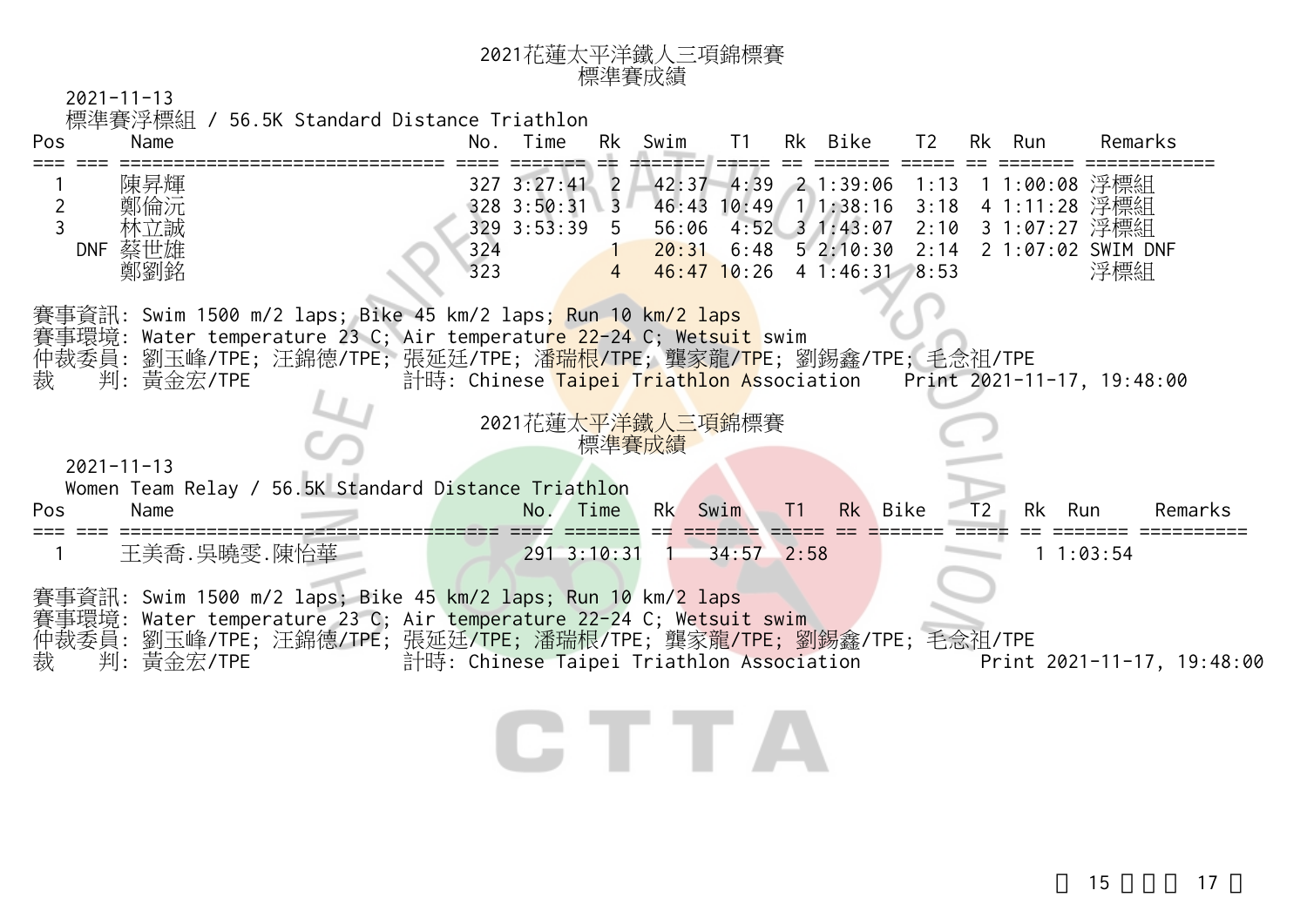## <sup>2021</sup>花蓮太平洋鐵人三項錦標賽 標準賽成績

2021-11-13

M+W Mix Team Relay / 56.5K Standard Distance Triathlon

| Pos                               | Name                                                                                                                                                                                                                                                                                                                             | No.        | Time                                                                                                  | Rk                         | Swim                    | T1   | Rk Bike                                                                                                          | T <sub>2</sub> | Rk             | Run                                  | Remarks                                  |
|-----------------------------------|----------------------------------------------------------------------------------------------------------------------------------------------------------------------------------------------------------------------------------------------------------------------------------------------------------------------------------|------------|-------------------------------------------------------------------------------------------------------|----------------------------|-------------------------|------|------------------------------------------------------------------------------------------------------------------|----------------|----------------|--------------------------------------|------------------------------------------|
| 2                                 | 宋美霖.俞誌凱.簡志琦<br>鄭羽捷.陳泰河.鄭伊涵<br>朱振方.呂岳禧.周祥蕙                                                                                                                                                                                                                                                                                        |            | 296 3:01:45 2<br>299 3:08:48 4 38:11<br>$302$ 3:13:15 3                                               |                            |                         |      | $32:45$ $2:26$ 4 1:31:04 1:23<br>$1:55$ 2 1:25:07<br>34:10 2:03 3 1:28:30                                        | 1:19<br>1:54   | $\overline{1}$ | 54:08<br>$2 \; 1:02:18$<br>4 1:06:39 |                                          |
|                                   | 謝昀君.黃翊豪.彭佳唯<br>DNF 張文議.任振中.谷婉琳<br>張晉豪.許志強.何芳維                                                                                                                                                                                                                                                                                    | 301<br>304 | 298 3:38:57 5                                                                                         | $\sim$ 1<br>6 <sup>1</sup> |                         |      | $40:41$ $2:30$ 5 1:48:48<br>$22:20$ 35:29 1 1:00:16<br>$53:30$ $3:05$ 6 2:08:28                                  | 1:25<br>1:12   |                | $3 \t1:05:35$                        | 2:04 5 1:30:14 不具得獎資                     |
| 裁                                 | 賽事資訊: Swim 1500 m/2 laps; Bike 45 km/2 laps <mark>; Run 10 km/2 laps</mark><br>賽事環境: Water temperature 23 C; Air temperatu <mark>re 22-24 C; Wetsuit s</mark> wim<br>仲裁委員: 劉玉峰/TPE; 汪錦德/TPE; 張延廷/TPE; 潘 <mark>瑞根/TPE; 龔家龍/TP</mark> E; 劉錫鑫/TPE; 毛念祖/TPE<br>判: 黃金宏/TPE<br>計時: Chinese T <mark>aipei Triathlon A</mark> ssociation |            |                                                                                                       |                            |                         |      |                                                                                                                  |                |                |                                      | <b>Print 2021-11-17, 19:48:00</b>        |
|                                   | $2021 - 11 - 13$<br>Men Team Relay / 56.5K Standard Distance Triathlon                                                                                                                                                                                                                                                           |            | 2021花蓮太平洋鐵人三項錦標賽<br>標準賽成績                                                                             |                            |                         |      |                                                                                                                  |                |                |                                      |                                          |
| Pos                               | Name                                                                                                                                                                                                                                                                                                                             |            | No. Time                                                                                              |                            | Rk Swim                 | T1   | Rk Bike                                                                                                          | T2             |                | Rk Run                               | Remarks                                  |
| $\overline{2}$<br>$3 *$<br>4<br>5 | 李興宗.李萬得.畢譯文<br>林金山.梁上棟.林彥光 <br>張育維.高浚宸.陳羿安<br>王省三. 黃于哲. 劉威廷<br>范揚鑫.周厚廷.徐丞佑                                                                                                                                                                                                                                                       |            | $312$ $2:26:22$ 1<br>$313$ $3:37:38$ 2<br>$315$ $3:44:46$ 3<br>$314$ $3:46:17$ 5<br>$311$ $3:53:38$ 4 |                            | 29:11<br>37:57<br>55:46 | 2:49 | $1:51$ 1 1:13:56<br>31:47:201:1351:08:21<br>2:52 2 1:41:55 1:39 3 1:04:06<br>48:55 2:20 4 1:55:20 1:23 4 1:05:41 | 1:44           | $\sqrt{1}$     | 39:42                                | 40:04 5:08 5 2:01:59 1:58 2 55:40 SMIW異常 |
|                                   | 賽事資訊: Swim 1500 m/2 laps; Bike 45 km/2 laps; Run 10 km/2 laps<br>賽事環境: Water temperature 23 C; Air temperature 22-24 C; Wetsuit swim                                                                                                                                                                                             |            |                                                                                                       |                            |                         |      |                                                                                                                  |                |                |                                      |                                          |

仲裁委員: 劉玉峰/TPE; 汪錦德/TPE; 張延廷/TPE; 潘瑞根/TPE; 龔家龍/TPE; 劉錫鑫/TPE; 毛念祖/TPE 裁 判: 黃金宏/TPE 計時: Chinese Taipei Triathlon Association Print 2021-11-17, 19:48:00